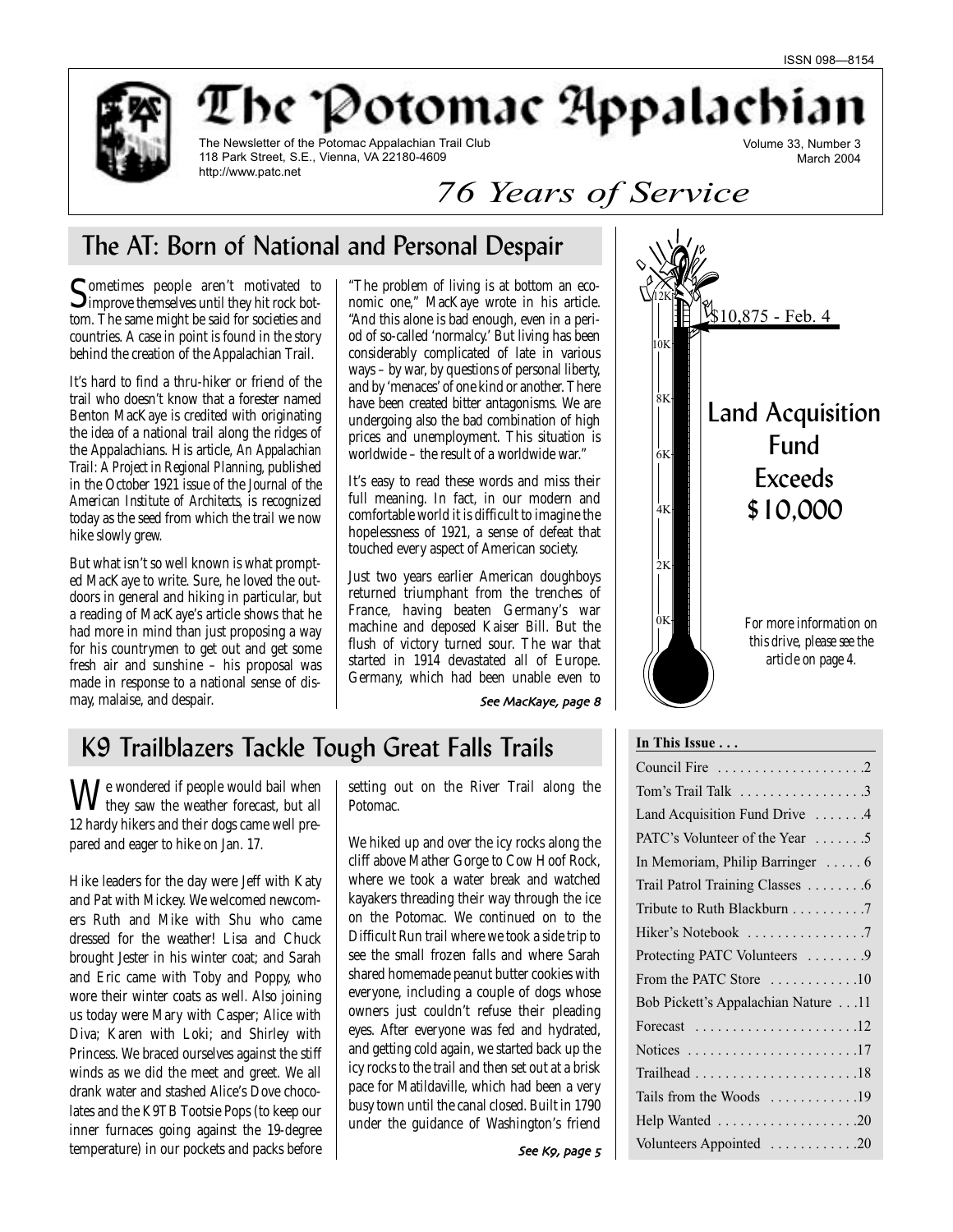#### **Council Members, Chairs and** *PA* **Staff**

#### **Officers**

**President:** Tom Johnson (johnts3@juno.com) Weekdays, Reston, Va, ph. 703/435-2755 Weekends, Front Royal, ph. 540/622-6422 **VP Volunteerism:** Mickey McDermott **VP Operations:** Fred "Hop" Long **Treasurer:** Gerhard Salinger **Secretary:** Georgeann Smale (gsmale99@yahoo.com) **Supervisor of Trails:** Liles Creighton **Supervisor of Membership:** Susan Nelson **Supervisor of Land Management:** Chris Mangold, csm5749@yahoo.com **Supervisor of Facilities:** Larry Marcoux **Supervisor of Education, Information, and Activities:** Lisa Still

**General Counsel:** Charles Sloan

#### **Sections/Chapters**

**Mountaineering Section:** Andy Britton **SMRG:** Christopher Smith **Ski Touring Section:** Bert Finkelstein **North Chapter:** Pete Brown **N. Shenandoah Valley Chapter:** Lee Sheaffer **S. Shenandoah Valley Chapter:** John Held **Charlottesville Chapter:** John Shannon **West Virginia Chapter:** Judy Smoot

## **Standing Committee Chairs**

**(Council Members) AT Corridor Monitoring:** Tom Lupp **Blackburn Trail Center:** Chris Brunton **Budget:** David White **Cabins Operations:** Mel Merritt **Cabin Construction:** Charlie Graf **Conservation:** Jeff Pearcy **Grants & Donations:** Susan Nelson **Endowment:** Don Price **Finance:** Gerhard Salinger **Hikes:** Karen Brown & Lee Sheaffer **Internet Services:** Stephen Raia **Land Management:** Chris Mangold, csm5749@yahoo.com **Legal:** Charles Sloan **Maps:** Dave Pierce **Maryland Appalachian Trail Management Committee:** Charlie Graf *Potomac Appalachian:* Linda Shannon-Beaver **Public Affairs:** George Still **Publications:** George Meek **Sales:** Vacant **Shelters:** Frank Turk **Trail Lands Acquisition:** Phil Paschall **Trail Patrol:** Holly Wheeler

**Tuscarora Trail Land Management:** Vacant

#### **Special Committees/Ongoing Activities**

**Archives & Library:** Carol Niedzialek **Cabin Reservations:** Shakuntala Ghare **Communications Team:** Vacant **Deputy Finance Committee Chair:** John Ferguson **Deputy Supervisor of Trails:** Jon Rindt **Headquarters Facility:** Orron Kee **Information/Sales Desks:** Annetta DePompa **Medical:** Vacant **Shelters, Cabins, & Cabins Land Fund:** Larry Marcoux **SNP Boundary Trailheads Study Group:** Mark Holland

**Tuscarora Trail Shenandoah Valley Project:** Phoebe Kilby & Larry Bradford

#### *Potomac Appalachian*

**Chief Editor:** Linda Shannon-Beaver PA@patc.net **Features Editor:** Joanne Erickson **Forecast Editor:** Suzie Shannon PA-Forecast@patc.net

# Council Fire

The Potomac Appalachian Trail Club's regularly scheduled Council Meeting was held at club headquarters on Jan. 13, 2004. President Tom Johnson noted the passing of Phil Barringer, former PATC president, on Sunday, Jan. 11, 2004, after a long illness. Tom remarked that Phil Barringer gets a large part of the credit for PATC's involvement in urban Washington trails, including the hiking trails in Rock Creek and the Potomac Heritage Trail. Phil leaves a legacy that continues to shape much of what the club does today.

Administrator Wilson Riley noted two recent donations to the club. The Sons of Norway granted \$250 to PATC for unrestricted use. The Sons of Norway, through the good offices of our mutual member Richard Nelson, recycles the stamps removed from envelopes sent to headquarters for resale to stamp collectors. Allan Gould donated \$500 to PATC for use on the Tuscarora Trail. Mr. Gould is a resident of the UK and worked on the Mid-Atlantic Trail Crew in the summer. At Pete Brown's suggestion, Mr. Gould hiked the Tuscarora Trail and submitted a report on conditions he found. Wilson also noted the Land Acquisition Fund Drive had received donations from 89 persons totaling \$9,775. Donors from Virginia (including the District) and Maryland accounted for 53 and 27 percent of the total, respectively. The remaining 20 percent came from donors in 10 states, some as far away as Wyoming, Arizona, and Texas.

Wilson announced that a power failure caused heat loss throughout the headquarters building on Jan. 9. The power was restored later the same night and the furnace restarted for the second floor. The furnace for the first floor remains out of service. It will require replacement of the heat exchanger at a cost of \$4,000.

### **Trails and Lands**

Supervisor of trails Liles Creighton reported two instances of vandalism to checkdams and waterbars along the AT in Maryland. In some better news, PATC's Maryland district manager Rick Cantor obtained a donation of \$400 for tools. And Liles reported a general need for trail crew leaders.

### **Finance**

Treasurer Salinger distributed the monthly budget report for December 2003, announcing some relatively good news: The deficit for 2003 amounted to \$15,540, not the \$64,000 as projected at the start of the year. Gerhard briefly reviewed details for 2003 revenue and expenses. Regarding the audit, he would be meeting with the auditor shortly, work on the audit in February, and report to the Council in March.

### **Other Business**

*Hikes Committee:* Karen Brown has submitted an incident report form for PATC hikes

#### See Council Fire, page 3

# HEADQUARTERS HOW TO CONTACT US FOR CABIN RESERVATIONS, MEMBERSHIP INFORMATION, AND SALES

Address: 118 Park Street, S.E., Vienna, VA 22180 Hours: Monday through Thursday, 7 p.m. to 9 p.m.

and Thursday and Friday 12 noon to 2 p.m.<br>Phone  $\#$ : 703/242-0315 24-hr. Activities Tape #: 703/242-0965

To receive an information packet: Extension 10 To leave a message for the Club President, Tom Johnson: Extension 40 Club e-mail: info@patc.net Facsimile #: 703/242-0968 World Wide Web URL: http://www.patc.net

### STAFF

### DURING REGULAR BUSINESS HOURS

Director of Administration: Wilson Riley (Ext. 11) e-mail: Wriley@patc.net Trails Management Coordinator: Heidi Forrest (Ext. 12) e-mail: hforrest@patc.net Business Manager: Monica Clark (Ext. 15) e-mail: mclark@patc.net Membership/Cabin Coordinator: Pat Fankhauser (Ext. 17) e-mail: pfankhauser@patc.net Sales Coordinator: Maureen Estes (Ext. 19) e-mail: mestes@patc.net

Bus/Metro Directions to Headquarters: For more information about Metrobus routes or Metrorail lines, schedules, fares, and parking fees, call the Metro at 202/637-7000. The TDD number is 202/638-3780.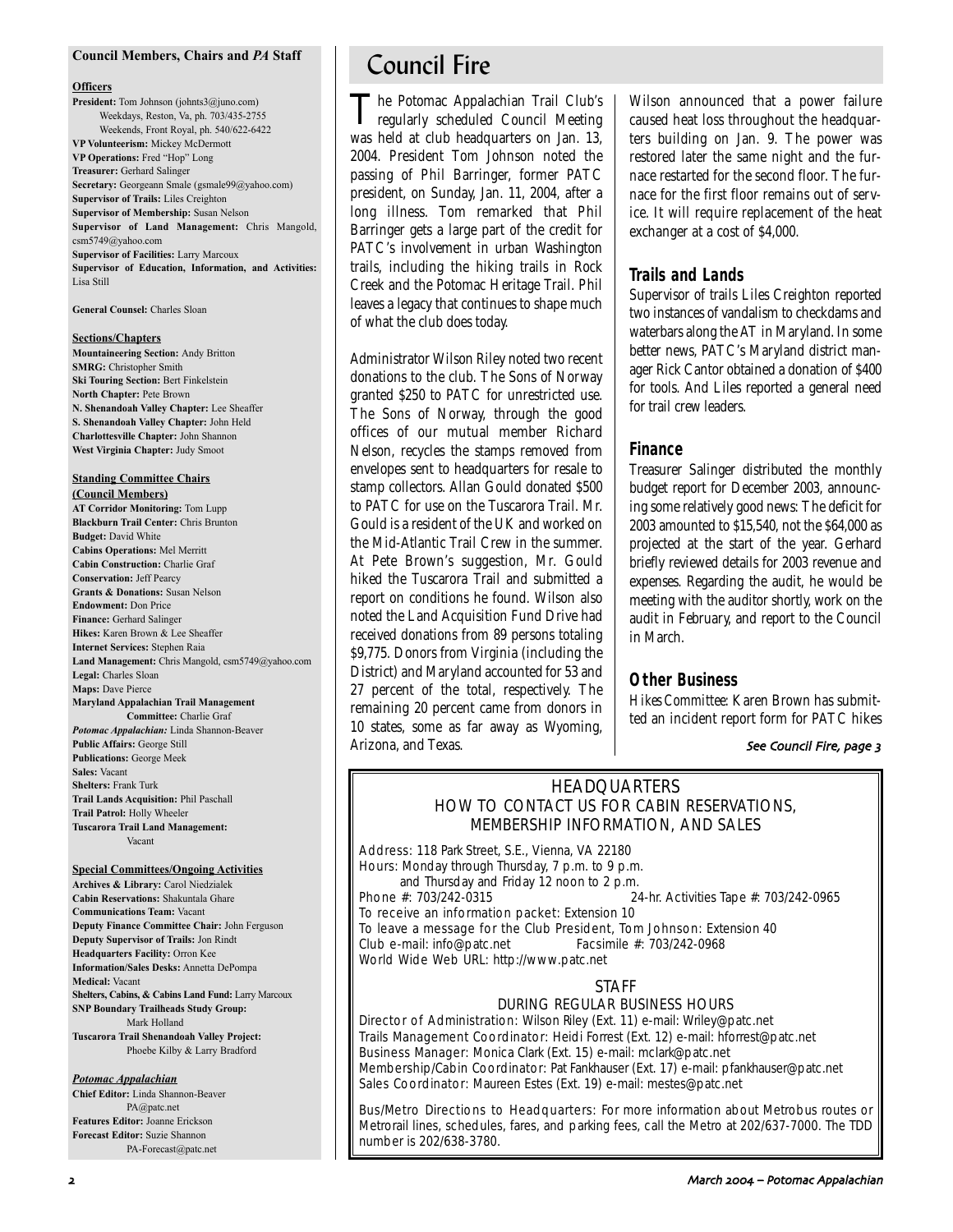# Tom's Trail Talk

# **Too Fancy?**

**Y**ou have been backpacking for 15 miles over<br>rough terrain. It is drawing toward twilight but your PATC map says that a shelter is just up ahead. What does your mind see when you try to conjure up this as-yet-unseen shelter?

The AT has been defined as a "primitive footpath." Just how primitive do we want it to be? There isn't much you can do about the steepness of the path, the rocks and brambles, or the weather. Just about the only thing PATC can control is the sleeping accomodations.

Over the years the club has gradually improved on its "accomodations." Originally the only standard was a roof over your head that didn't leak too badly. But as the years went by, the club shelter crew slowly improved on its offerings. I'm told that the shelter that broke the mold was the Jim and Molly Denton Shelter (pictured at right top), completed in 1988, which introduced new luxuries. A large deck, a relatively comfortable bench for lounging, a covered eating pavilion, even a cold-water shower! It has been named the PATC Hilton, and with good reason. Hikers try to end their daily walk at the Denton Shelter if they can. It has become a destination of sorts.

Also pictured (at right, bottom) is another shelter, built to a different standard. The Gravel Springs hut in Shenandoah National Park is the type of shelter preferred by ATC. It provides the basics - a roof over your head in a threesided lean-to type of structure. Considerable dispute has arisen between ATC and some of the trail-maintaining clubs regarding shelter standards. I need your vote. Which direction do you want the club to go? Contact me at president@patc.net. A short, pithy answer is better than a long-winded tome. (I expect to have to read a lot of e-mails.) ❏

*—Tom*



Jim and Molly Denton Shelter, completed in 1988, is considered the PATC Hilton.



The Gravel Springs hut in Shenandoah National Park is the type of shelter preferred by ATC.

### Council Fire, from page 2

to legal counsel Chuck Sloan for review. If approved, the form may be suitable for other PATC activities and events as well.

*Cabins:* Mel Merritt reported the Johnson cabin would be in the rental system soon; completion of work was delayed by snow. He briefly noted some of the renovations the National Park Service would undertake, at a cost of \$80,000, to the Rock Spring Cabin. Much of the cost is due to historical and conservation considerations for the CCC-built structure. A cabin overseers meeting is scheduled for April 3 at Blackburn Center.

*SMRG:* John Luck reported that SMRG participated in a search over New Years Day and the following two days for a missing five-year-old boy, whose body was recovered. Critical stress debriefing was available to participating SMRG members.

*Blackburn Center:* Chris Brunton announced the caretakers planned to continue for another year.

*Maps:* Dave Pierce advised Council he had revised graphics in the following publications: the Western MD guidebook, the Cabins booklet, and the Four State Circuit Hikes book. ❏

*—Georgeann Smale, Secretary*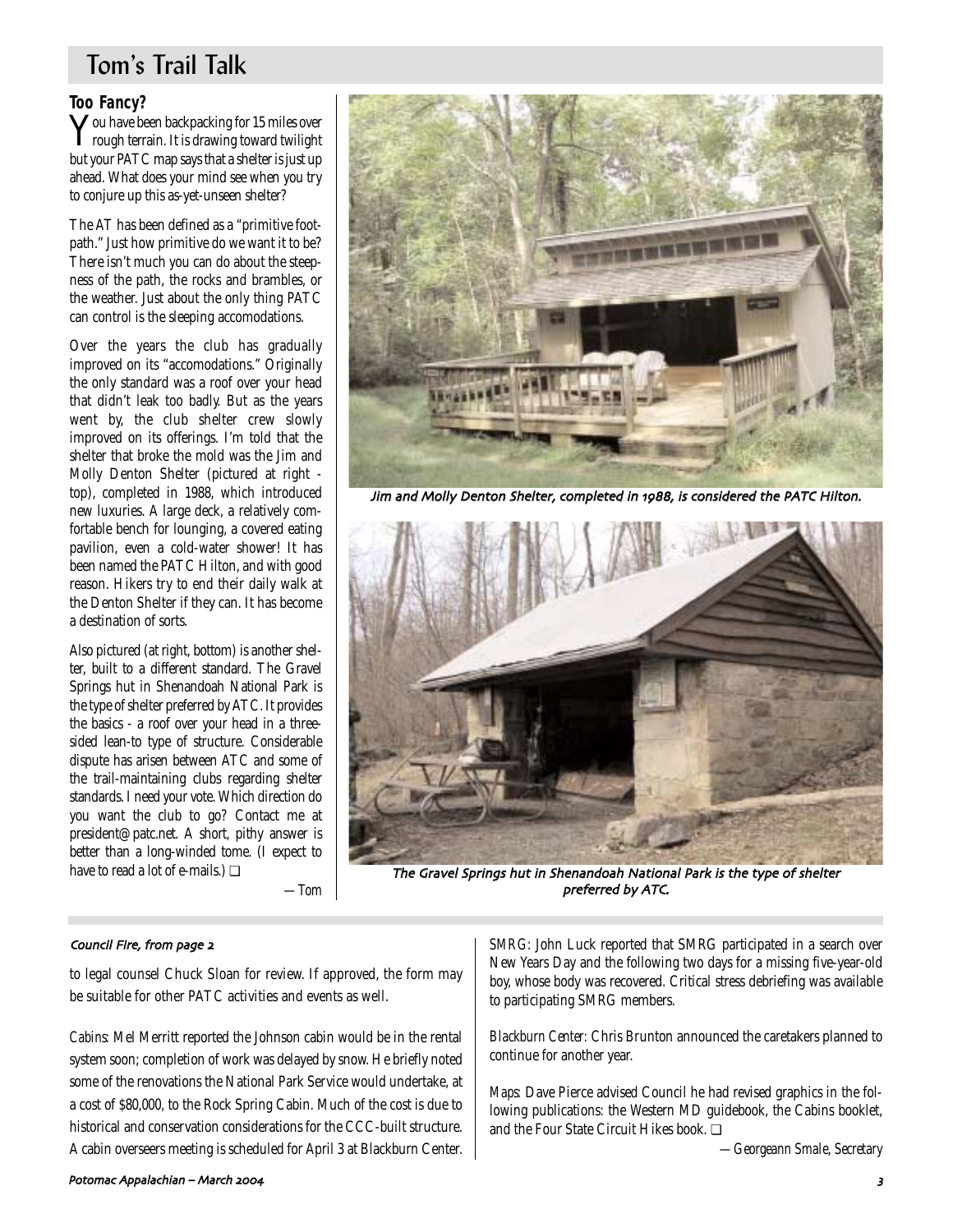# Land Acquisition Fund Donor List

Mr. George Alderson Mr. Bruce Ammerman Mr. Rick Atwell Ms. Nina Bang-Jensen Mr. Lester W. Bates Mr. Pierce Beij Mr. Brian Booker Mr. Keith Boswell Mr. Paul D. Brettschneider Ms. Donna M. Brother Ms. Betty L. Brown Mr. Chris Brunton Mr. Dan Burd Mr. & Mrs. John & Renee Butler Ms. Mary Ellen Cunningham Ms. Susan Cunningham Ms. Anita DeFranco Ms. Ellen Dudley Mr. Robert Edmonds Ms. Anne Eggers Ms. Susan D. Eisenfeld Mr. Philip Eliot Mr. Elton Ellison

During 2003, PATC purchased lands that<br>cost the club over \$400,000. The purchases supported PATC's objectives of acquiring trail and cabin lands and conserving wilderness areas for the enjoyment of club members and the public. Those purchases, however, depleted the club's land acquisition funds.

To help replenish the funds, PATC has embarked on a fund drive, supported by a \$12,000 challenge by several club members. In addition, PATC is providing rewards for contributions. All contributors of \$25.00 or more will receive a copy of the revised cabins booklet due for publication in early 2004. Other rewards are indicated in the form at right.

Two months into the drive, over \$10,000 has been raised by a hundred donors. Your contribution will help meet the challenge and permit the club to continue to purchase and conserve wilderness lands.

Please send your check and the form (at right) to: **Tom Johnson, President, PATC; 118 Park Street, S.E.; Vienna, VA 22180-4609.** Help PATC meet the challenge! ❏

*—Hugh Robinson*

Mr. Dean Gardels Mr. Robert Garner Mr. & Mrs. Gerard & Jane Gold Mr. Mark Haynes Mr. Leo Hebert Ms. Katrina Hedlesky Mr. Neil J. Heinkamp Mr. Robert Hendricks Mr. David Horwitz Mr. Richard E. Hostelley, Sr. Mr. Walter D. Housman Mr. Mitchell Hyman Ms. Andrea Illig Ms. Suzanne Izzo Mr. Russell Knaub Mr. James Lipscomb Mr. Jeffrey Marks Ms. Sandra Marra Mr. William H. Miller Mr. Robert Mroczek Mr. David Nebhut Capt. William Needham, USN (ret.)

Mr. Aksel Falk

Mr. Jeffrey Norman Ms. Marie J. Oakberg Mr. Stephen Osbrach Mr. Peter J. Oswald Ms. Joan G. Paull Mr. & Mrs. Charlie & Lou Per-Lee Mr. Allen Poole Mr. & Mrs. David & Karen Pugh Ms. Anne Reynolds Mr. Hugh T. Robinson Mr. Paul Schelp Mr. J. Eric Seaborg Mr. Lee Sheaffer Ms. Mary Hellen Shortridge Mr. Glen C. Skaggs Mr. Steve Smith Ms. Marilyn Stone Ms. Paula M. Strain Ms. Shirley Strong Ms. Elizabeth K. Weisburger Mr. & Mrs. Ken & Pam Williams

|                                                                               |  |  | $(City)$ $(City)$ $(State)$ $(Zip)$ $(Zip)$ $(e-mail)$                                                                                                                                                                         |
|-------------------------------------------------------------------------------|--|--|--------------------------------------------------------------------------------------------------------------------------------------------------------------------------------------------------------------------------------|
|                                                                               |  |  | Yes, Tom, I support PATC's conservation efforts and want to help replenish the fund that finances the pur-                                                                                                                     |
|                                                                               |  |  | chase of cabin and trail lands. Enclosed is my check to help meet the \$12,000 matching funds challenge.                                                                                                                       |
| 525.00 \                                                                      |  |  | $\frac{1}{2}$ \$100.00 - short-sleeve t-shirt size: (                                                                                                                                                                          |
| 350.00                                                                        |  |  | $\frac{1}{2}$ \$200.00 - long-sleeve t-shirt size: (                                                                                                                                                                           |
|                                                                               |  |  | I have contributed the following amount and would like to use the cabin designated on the date(s) I                                                                                                                            |
|                                                                               |  |  | have indicated. Date(s) must be at least six weeks after the date contribution is received by PATC.                                                                                                                            |
|                                                                               |  |  | (An earlier date may be available but will require a call to the Cabin Reservation Desk.) NOTE: The                                                                                                                            |
| Blackburn Trail Center is not included in this program.                       |  |  |                                                                                                                                                                                                                                |
|                                                                               |  |  | $500.00 - Cabin$ : Date: $Date$                                                                                                                                                                                                |
|                                                                               |  |  | Dates: North Contract of the Contract of the Contract of the Contract of the Contract of the Contract of the Contract of the Contract of the Contract of the Contract of the Contract of the Contract of the Contract of the C |
|                                                                               |  |  | (Dates must be for two consecutive nights)                                                                                                                                                                                     |
| Make checks payable to: "PATC" and designate them for "Land Acquisition Fund" |  |  |                                                                                                                                                                                                                                |
|                                                                               |  |  | Please indicate if you would like your name listed in the PA as having contributed to the Land                                                                                                                                 |
|                                                                               |  |  |                                                                                                                                                                                                                                |

March – Potomac Appalachian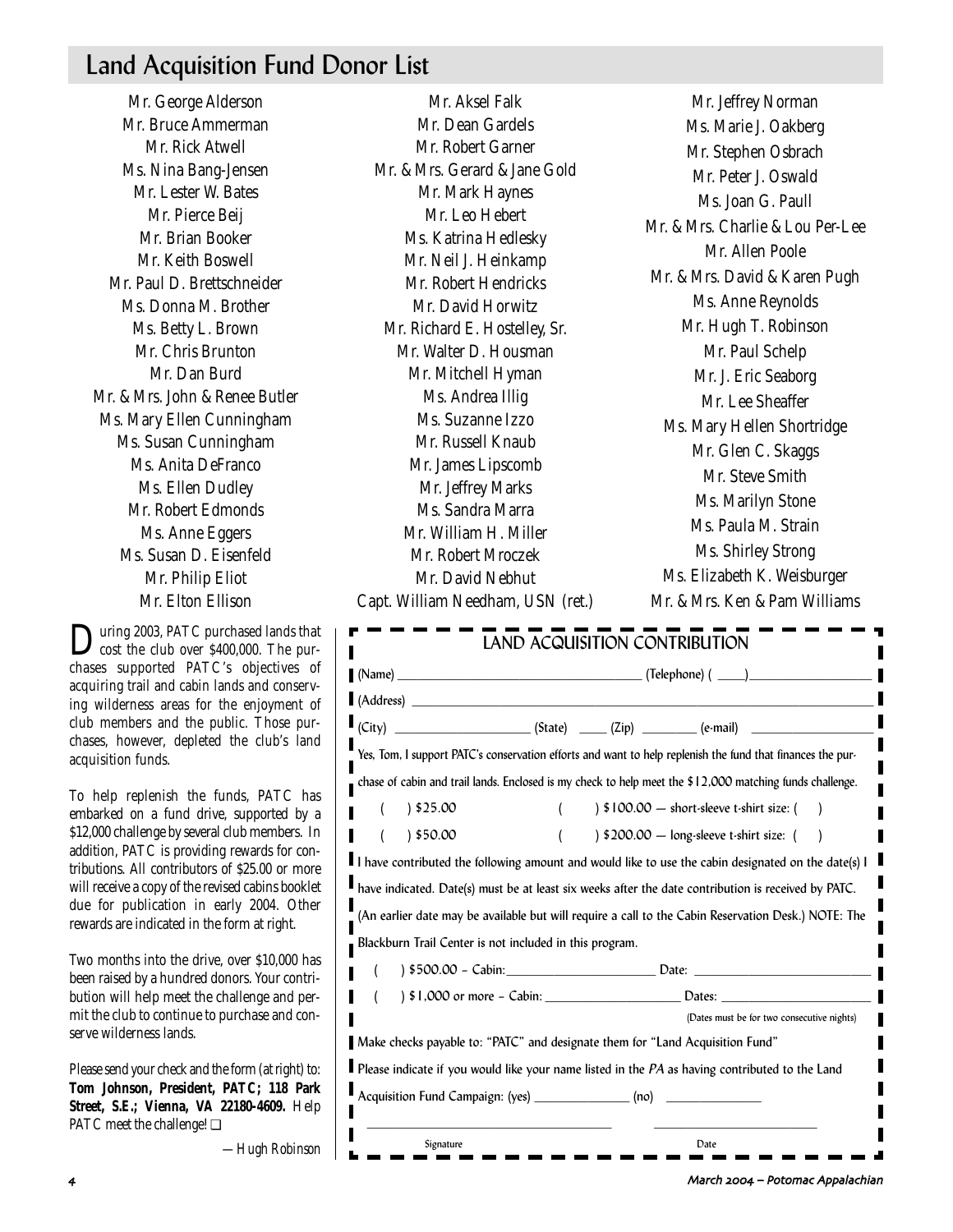# PATC's Volunteer of the Year: Bob Pickett

Last November PATC's Bob Pickett was<br>honored for his longstanding contributions to the club. His resumè is so long that our newsletter doesn't have room for it. But those who know Bob are well acquainted with his many club activities.

Bob Pickett is PATC's informally designated naturalist. He writes a monthly column in the *PA* discussing natural phenomena of every sort that a hiker might experience in the Midatlantic States. He has written a publication about the geological development of the central Appalachians. But the activity that most people recognize as uniquely Bob's is his many natural history hikes. These include topics on geology, biology, botany, birding, and in fact almost anything to do with nature. His herpetological bent has driven him to pick up timber rattlers by the tail. He can be seen breaking rotten logs apart to find insects in various stages of development. He has been known to scoop up frog egg masses from stagnant swamp water (the finest kind of water) to

find future tadpoles. He zigs and zags off the trail in search of a spring wildflower of a certain type. He bushwhacks off the beaten path to discover rare and crowd-pleasing geologic formations, or world-record mountain laurels. When he finds what he is looking for, he turns to his assembled hikers with a pleased grin. Bob has been doing this for many years.

More recently, he has headed up a committee that is planning for natural history programs for the Lambert Tract, which is owned by Darwin and Eileen Lambert. Darwin Lambert, who was the first employee of Shenandoah National Park, and his wife Eileen own a 60-acre tract abutting the park. They have asked PATC to develop the property to demonstrate the kind of "forest camp" activities that Benton MacKaye advocated when he first planned the AT. This major undertaking has already resulted in the beginnings of forest agriculture, and Bob has begun leading, on the property, nature expeditions that demonstrate man's relationship with the natural world.

Bob Pickett brings expertise to PATC. A Smithsonian Zoo employee, he calls on his extensive contacts in the scientific community to bring expertise to the club's natural and environmental activities. He is increasingly called upon to evaluate the club's activities as they affect the ecology of trail lands and the tracts owned by the club. His selection as Volunteer of the Year underlines PATC's growing concern with preservation of the environment. Bob will help us be more conscious of our impact on the land and the living things on the land. It is a role that the club's founders envisioned 76 years ago. Only now are we returning to the roots of our existence, the careful education of hikers, trail maintainers, and the general public about our natural heritage. ❏

*—Tom Johnson*



Ice on the Potomac.

### Kg, from page 1

"Lighthorse Harry" Lee, also a hero of the Revolutionary War, Matildaville died after the B&O Railroad replaced the canal as the means of moving people and goods West, and now only a few foundations remain.

After walking around the area of the town, we visited Lock #1 of the old canal, and then headed back to the Visitor Center to see the Great Falls, which were thick with ice. We also saw the totem pole showing the dates and levels reached by various floods. We were disappointed

that our recent storm, Isabel, was not listed. But when we saw the levels reached by the really BIG floods we understood.

This was a challenging hike! Thanks, Mike, for stepping forward to offer a hand to those of us who found maneuvering down a steep step, from one icy rock to another with a leashed dog, was easier with a helping hand. And thanks to everyone who kept us laughing with silly sayings and silly songs. We saw very few people on the trails, but we were glad to be there, and the dogs loved it, too. □

*—Pat Fuhrer*



Hiking along Mather Gorge)

#### Potomac Appalachian – March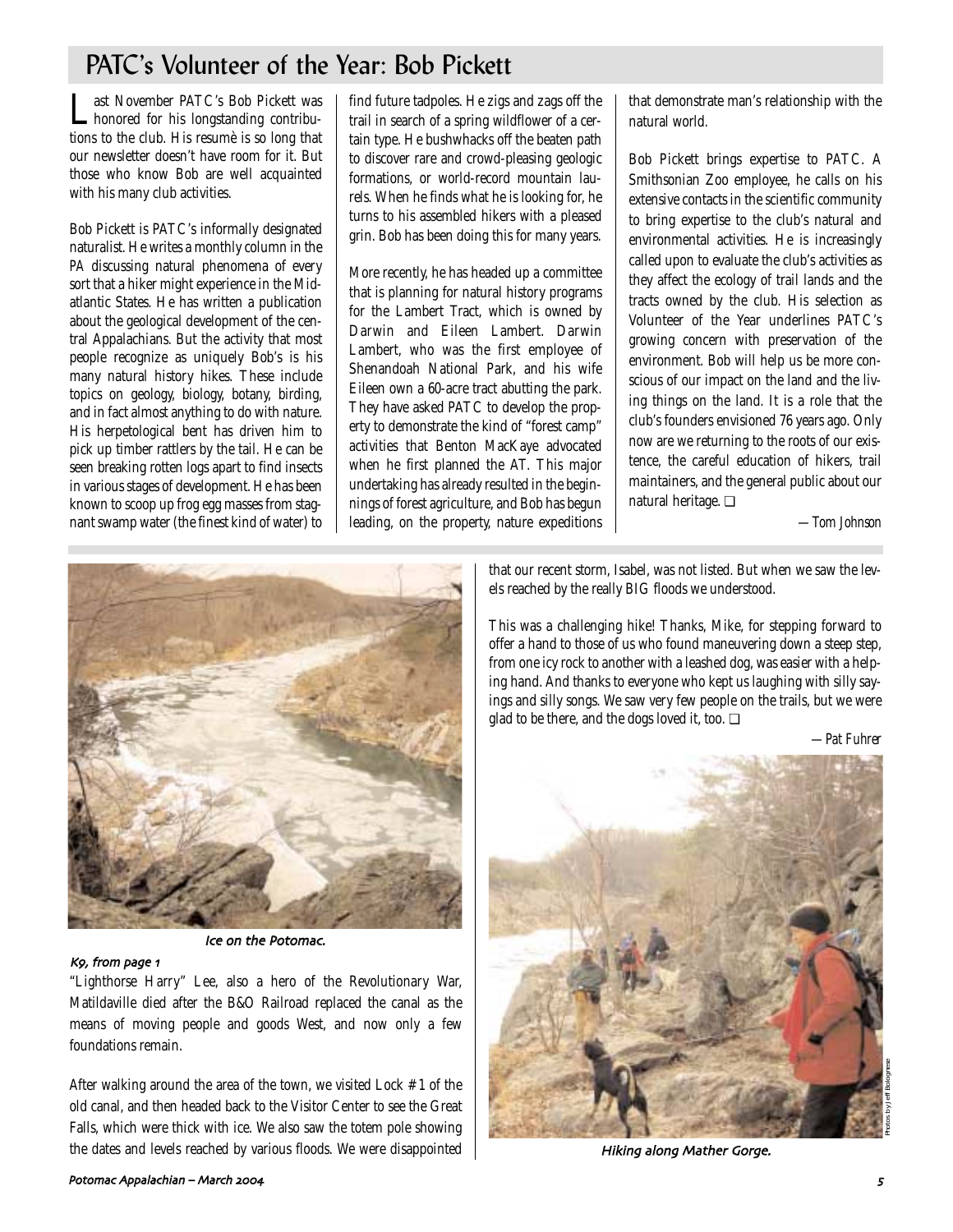# In Memoriam, Philip E. Barringer

*PATC Member 1972 to Jan. 11, 2004*

Phil, president of the club from 1990 to 1991, died Jan. 11, at age 87, from complications of a series of pulmonary embolisms. Phil was introduced to PATC by his son who had a three-mile section of trail from VA55/725 to Manassas Gap Shelter, but eventually didn't have time to take care of it. Phil took it over and became very active in the club's trail work and soon came to the forefront in leading trail restoration and construction in Archbald-Glover, then on to Rock Creek Park. PATC's first work trip in Rock Creek Park was in 1977. Phil developed a wide following of crew members and soon had the trails in Rock Creek Park turned into a firstclass trail system. That was quite a feat considering the many miles of trails there. From there he went after the Potomac Heritage Trail, then Cabin John Creek Trail, then the Bull Run-Occoquan Creek Trails. During those years he was appointed assistant supervisor of trails for D.C. His work caught the attention of PATC officers and he was named

Potomac Appalachian Trail Club Trail Patrol Presents Hike Leadership **Training** May 22 and 23, 2004

The Trail Patrol is hosting a Hike Leadership Training course on May 22 and 23 at Prince William Forest Park. The two-day course uses classroom and hands-on instruction to teach participants the essential skills for leading safe, enjoyable hikes with minimal environmental impact.

The topics to be covered include: Medical Emergencies, Planning, Personal Equipment, Leave No Trace, Leadership Skills, Standard Procedures, Emergency Procedures, and Navigation and Map Reading.

For more information contact Ben Fernandez at 703/327-9788 or 3ferns@adelphia.net. ❏

2nd vice president in 1986 and 1st vice president in 1987 for three years and, following that, as club president. When his term expired he was named to the ATC Board of Managers where he took on corridor monitoring, as well as his section, and in 2000, Phil was awarded Honorary Life Membership. It was during Phil's term as president that PATC was searching for a new location for headquarters, and he played a significant role in locating the headquarters in Vienna. Phil also had a role in giving the Cadillac Crew its name. In the '90s, the Supervisor of trails led a relocation worktrip on Phil's section of trail. Phil wanted first to blaze it for the thru-hikers soon to come and go back later to do the treadwork but Don said that was not the best thing to do. With a little frustration, he said, "Don, you all are building this to Cadillac standards." And the crew name stuck.

After graduating from Princeton, Phil served in the Army during WWII and, after receiving his law degree, as a very high-ranking military officer on various negotiating teams

Potomac Appalachian Trail Club Trail Patrol presents BACKPACKING 101 An Introductory Backpacking Course The BP101 class provides those persons, 18 years and older, who have moderate or no backpacking experience with the opportunity to expand their enjoyment of the outdoors through the practice of backpacking. The class provides basic instruction in equipment selection and use, information and techniques to enhance safety and comfort, and Leave No Trace methods. It also provides more experienced backpackers an opportunity to hone or renew their skills and adapt their backpacking techniques to the Leave No Trace wilderness ethic. **INTRODUCTION NIGHT:** April 12, 2004 (Monday), 7:30-9:30, PATC Headquarters, 118 Park Street, SE, Vienna, Va.

**INSTRUCTIONAL WEEKEND:** April 17 - 18, 2003, 8:00 a.m. Sat. - 4:00 p.m. Sun. Prince William Forest Park, Triangle, Va. (Sat. overnight car camping in group campground is encouraged but not required.)

**OVERNIGHT BACKPACKING TRIP:** May 1 - 2, 2004 (Sat. - Sun.) Trip destination and times TBD.

**FEE:** \$60.00 for PATC Members; \$75.00 for non-members

**FOR MORE INFORMATION:** Contact John Browne: 703/425-5645, e-mail: back2\_packing@cox.net. ❏

overseas and in the Allied occupation of Germany. Besides PATC, other interests included a chamber music group where he was an accomplished musician, playing bassoon; and serving as director of The Barringer Crater Co. in Flagstaff, Ariz., established after a meteor crater was discovered by his father. ❏

*—Carol Niedzialek*

A memorial service for Phil will be at River Road Unitarian Church in Bethesda, 6301 River Road, at 2 p.m., March 19.

His wife Bettyann Rusen died on Jan. 27. There will be a memorial service for her on March 20, 2 p.m., at Tenley Library, 4450 Wisconsin Avenue, corner of Albermarle and Wisconsin Avenues, Washington, D.C.

Both Phil and Betty had deep roots in the trail club, and any and all PATC members are invited. ❏

Potomac Appalachian Trail Club Trail Patrol Presents Leave No Trace Trainers Course

March 29 and April 3 - 4, 2004

This course is designed for those who want to better understand Leave No Trace (LNT) skills and ethics and help others understand their impact on the backcountry.

You will have opportunities to learn about the impact of your choices in the backcountry, to practice minimizing your impact, and to gain confidence in helping others understand LNT skills and ethics.

After completing the course you will be a certified LNT trainer. It is our hope that you will be willing to give LNT presentations to community groups if your schedule permits.

**Indoor classroom instruction:** Mon., March 29, 7:15 p.m. to 9:45 p.m.

**Outdoor Instruction:** (low-mileage backpacking weekend):

Sat. – Sun. April 3 - 4, SNP **Fee: \$30 (non-refundable)**

Includes course material

For more information or to register (required), please e-mail Anniell Miller at amill1@yahoo.com or call 703/250-8113 (before 11p.m.) ❏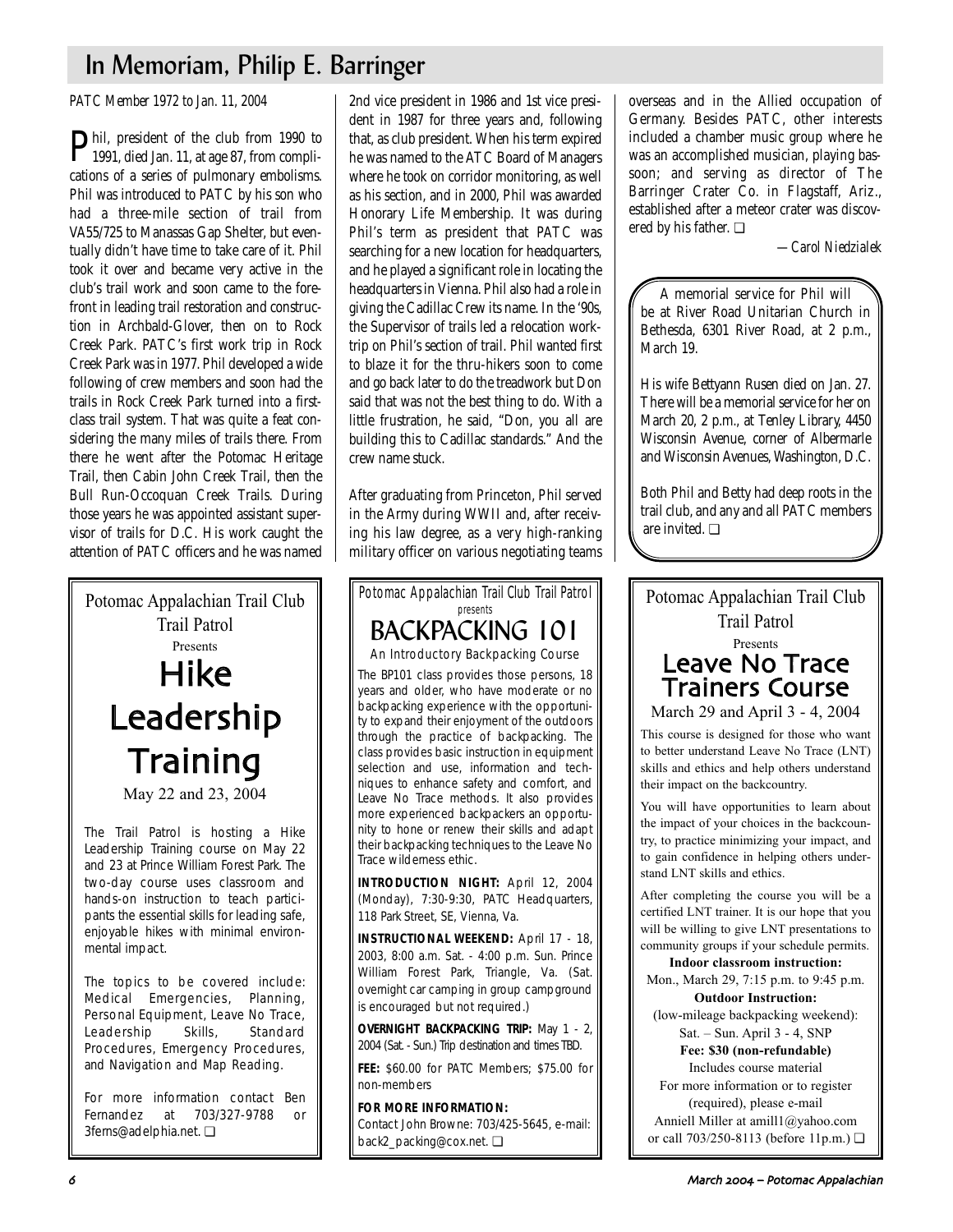# A Tribute to Ruth E. Blackburn

### *PATC Member 1940 to Jan. 12, 2004*

**Ruth, whose contributions to the club for**<br> **Rover** half a century will forever be remembered, died in Prescott, Ariz., at the age of 97. Her son, who lives in Prescott, brought her there in 1996 to recuperate from a broken hip, a result of being knocked down a year earlier by a bicyclist on the Capital Crescent Trail. She spent a long time recovering from that accident.

Both Ruth and her husband Fred had been very active in PATC, Fred since 1929. They were married in 1930. Both served as presidents of the club, Ruth from 1965 to 1967, but this was only one of the many leadership positions she held in the club. Ruth's contributions to PATC, ATC, and the AT spanned more than half a century. Ruth's life illustrated the changing role of women in the last century. She was a housewife and mother for many years, and during this time she supported Fred in his activities for PATC. When her children were well into school, she began participating more in PATC activities. After Fred retired, Ruth increased her activities and became active in national issues, with Fred's support.

Among her early activities was participation in cabin work trips, leading excursions, the Program Committee, checking trail data for guidebooks, and serving as general secretary from 1959 to 1963.

About 1953, the issue came up of turning the C&O Towpath into a highway. Fred was closely involved in opposing this project and most likely Ruth involved herself on this issue. She worked tirelessly on many other issues; one was establishing wilderness areas in SNP. Another was researching courthouse records in Virginia, Maryland, and Pennsylvania, as to who owned land next to the AT in PATC's region. Much of the AT was forced onto the road for long distances, and shelters were forced to be removed. The records she collected were most helpful in the land acquisition project. She was very good at including others in activities and getting them involved.

Relocations around the Mt. Weather area were particularly bad, and Project 601 was created. In the 1980s, Bear Den property became available, and again it was through her diligence that this property was acquired.

Ruth spent an enormous amount of time and legwork on Project 601, reflecting her concern for the AT and her strong feelings about trail issues. During Council discussions of trail issues she frequently reminded Council members that they had to do what was best for the AT.

During Ruth's presidency, PATC Council endorsed the National Trails Bill in 1967, and PATC's past presidents testified before Congress. The bill, which was passed in 1968, provided for federal protection of the AT. After her term as president, Ruth was elected to the ATC Board of Managers, and she became an activist in that capacity. Later she was elected chairman of ATC.

In 1967, because of landowner problems in Pennsylvania, ATC approved creation of an alternate route for the AT. Fred and Ruth together scouted for a new trail route in the 1970s. This evolved into the Big Blue Trail that later was renamed the Tuscarora Trail. The section between SNP and the Potomac was completed in 1981, the last blaze being painted by Fred.

During Ruth's term as president, Sexton Cabin burned for the second time, and both Ruth and Fred participated in reconstruction. Ruth's persistence with Maryland DNR officials brought about the creation of the Maryland AT Management Committee; from 1984 to 1990 Ruth served either as chair or secretary.

In the mid-1980s, the U.S. secretary of the interior cited Ruth for being the single most influential volunteer in shaping the successful National Park Service trail protection program.

After Fred's death in 1990, Ruth's activities slowed down a good bit. In 1994, the National Conference on National Scenic and Historic Trails nominated her to the Honor Roll of people essential to the creation of the National Trails System.

Besides her dynamic work for the AT, she also had a warm and friendly personality that endeared her to members of the club. ❏



*Hiker's Notebook* **Common Name:** ground pine, club moss. **Scientific Name:** Lycopodium obscu-

rum (from Greek *lukos* meaning wolf and *podos* meaning foot as the branch tips look like a wolf 's paw; obscurum is Latin for dark and shady, which refers to the wooded areas where it grows).

The Lycopodium or ground pine is a small terrestrial evergreen that looks like a miniature pine tree with small scaly leaves and grows in patches in shady areas.

**Potpourri:** The spores of the ground pine give off a flash when ignited. They were therefore used in early photography as a means to create the intense light flash needed for film exposure. The spores were also used in the pharmaceutical industry as an ingredient in soothing powders for wounds and as a coating to keep pills from sticking together.

Lycopodium spores are very small and remarkably uniform in size. They are available in tablets containing about 14,000 spores each. They are used as a known volumetric quantity in aqueous solutions as a means to calculate pollen concentration by counting the number of pollen grains relative to the number of spores in a given area.

The genus Lycopodium and its relatives in the division Lycopodiophyta or club mosses (such as Diphasisatum complanatum or ground cedar) represent one of the most ancient classes of vascular land plants, which evolved about 380 million years ago. Members of this group of plants included giant trees that, along with ferns, were deposited during the Carboniferous Period to form the basis for much of the coal and oil fields that provide most of the energy being consumed in the current Quaternary Period. ❏

—William Needham Visit the Hiker's Notebook Web site at: mwrop.org/W\_Needham/h\_notebook.html.

*—Carol Niedzialek*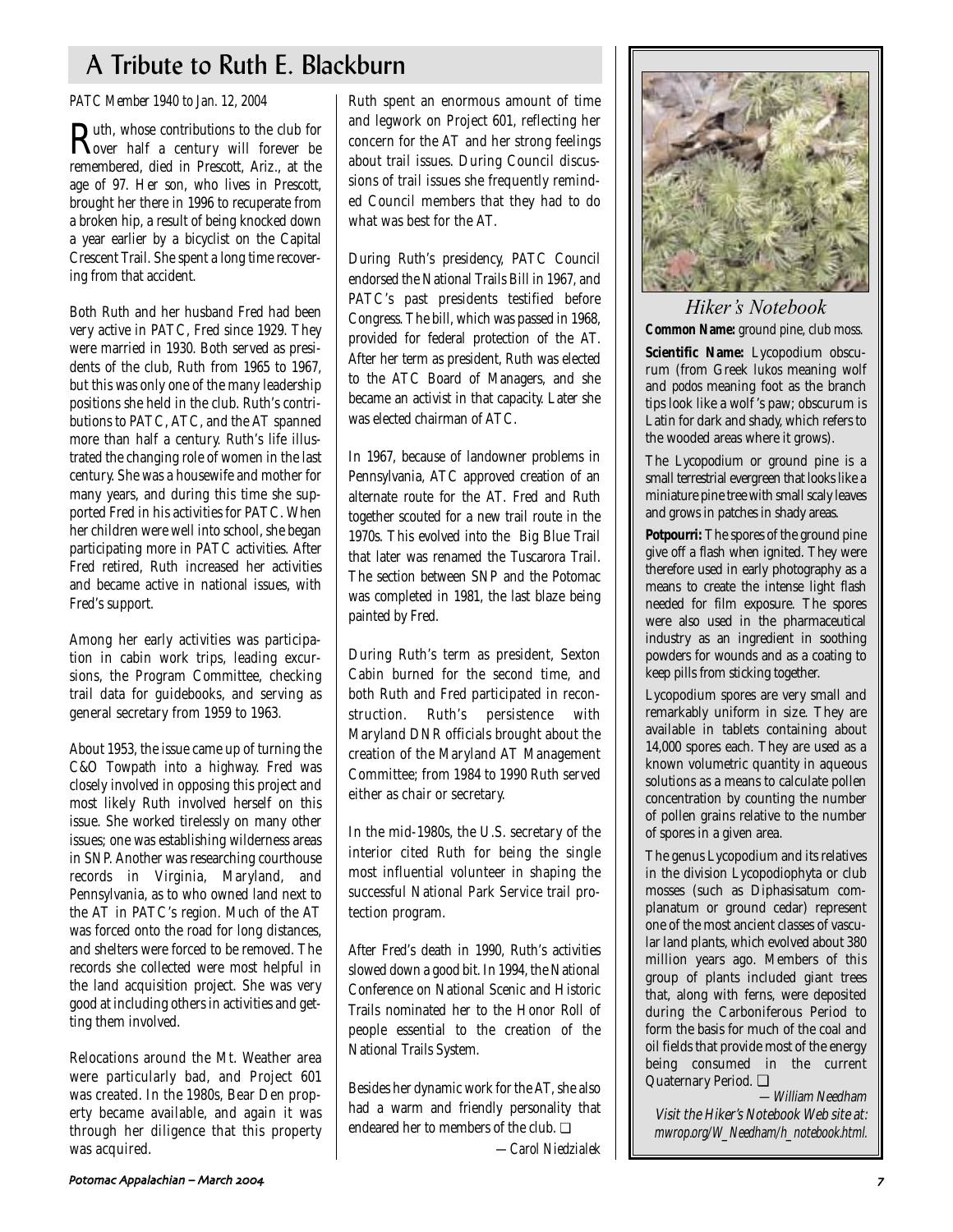### MacKaye, from page 1

feed its people in the war, now found itself dismembered and saddled with crushing reparations. England and France exhausted their treasuries in the fight and had survived economically only through American loans – loans that ended with the armistice. Now they discovered that their harsh revenge rendered their foe unable to pay them so that they were unable to repay the United States. To common Americans, this meant a 40 percent drop in foreign trade between 1920 and 1921.

# **The American Plight**

But this wasn't the worst of the news. The homegrown economy was also in the tank. Never before in the 20th century had Americans seen a depression as deep as the one that struck in 1921. National debt that was a scandalous \$1.2 billion in 1914 had risen to \$24 billion that year.

Out in the American heartland, disaster settled in. Using 1914 farm prices as an index of 100, net farm income fell from a 1919 high of 219 to just 185 in 1920, and then sank like a stone to a mere 85 in 1921. Cotton that sold for 40 cents per pound in 1920 fetched only 10 cents per pound at the 1921 market. Farm journals of that year frequently served their rural audience a literary diet of articles on how to file and deal with the trauma of bankruptcy.

Things were no better in the city, where (according to the 1920 census) a majority of the nation now lived. Non-farm unemployment rose from 2.3 percent in 1919 to 11.9 percent in 1921. Americans who kept their jobs found their real wages depressed by as much as 20 percent.

Even when wages didn't fall, inflation lowered their worth. Henry Ford made history in 1914 by offering his factory workers wages of \$5 per day. By 1921, that same wage was worth only \$2.40 in real money. In that same period, a pound of bread rose in price from 7 cents to 11.5 cents; 10 pounds of potatoes that had cost 15 cents now cost 63 cents. Overall, prices across the economy had doubled between 1914 and 1920. Factory wages didn't.

Life expectancy was only 54 years for Americans, perhaps due to the poor living conditions found in their newly urbanized environment. More than a million children between ages 10 and 15 worked full time, often in dangerous factories. According to government studies, as many as a third of all Americans lived in substandard housing – and this was as judged against the primitive housing standards of that day. Industrial pollution was found to have reduced sunlight reaching New York City residents by some 20 percent. Smokestack-rich Cleveland received 50 percent less sunlight.

MacKaye's fellow prophet of "regional planning," Lewis Mumford, wrote of this period that "we have the alternative of humanizing the

industrial city or dehumanizing the population. So far, we have dehumanized the population."

Americans in 1921 were polarized by race, class, and religion to a degree that is unimaginable today. Socially, the Ku Klux Klan was a newly resurgent and influential force. More than 300 black Americans were killed in a single race riot in Oklahoma City. Lynchings were neither uncommon nor universally condemned. An anti-lynching law passed by the U.S. House of Representatives in 1922 died in the Senate.

Perhaps because of the economic downturn, Americans were opposed to immigration as they had not been since the anti-Chinese feelings of the late 19th century. The golden age of Ellis Island came to an abrupt end in 1920 as Congress in 1921 passed anti-immigration legislation to protect the country against "aliens and alien philosophies."

Militant unionism was on the rise, even after the virtual destruction of the Industrial Workers of the World by the federal government only two years before, and both strikers and strike breakers used violence to reach their aims. In 1921 two Italian-born anarchists, Nicola Sacco and Bartolomeo Vanzetti were convicted in a still-controversial trial for the robbery and murder of a South Braintree, Mass., shoe factory paymaster and guard. Ultimately executed for the crime, opinions over the two men's fate represented the deep divide in the country. Novelist John Dos Passos noted this schism when he angrily wrote of the trial and sentence: "All right, now we are two nations."

# **Planners are Concerned**

Even after decades of social, economic, and political reform movements in the United States, things obviously were not turning out the way Americans had hoped. Architects, landscape engineers, social workers, and societal critics had been trying in earnest to make American cities more livable since the 1902 publication of "Garden Cities of Tomorrow," by England's Ebenezer Howard, which gave new life to City Planning.

Despite the official and unofficial planners' best efforts, American cities did not improve so much as they merely spread – both outward into suburbs and upward in skyscrapers that topped 600 feet in New York. The men and women who were trying to improve the quality of American life slowly recognized that a more comprehensive approach was needed. It is to MacKaye's credit that he was among the first to give voice to this realization and blazed a trail, so to speak, in regional planning.

In his article, MacKaye urged the trail project not so much to provide a place for hikers to enjoy natural beauty, but as an antidote to the dismal state of urban society. He believed this trail would act as a magnet for reversing the rural-to-urban population flow so that some 40,000 over-burdened city residents would be persuaded to create small self-sufficient communities connected by the common thread of a ridge crest trail from Mt. Mitchell, N.C., to Mt. Washington, N.H.

Regardless of the original intent, the result of "An Appalachian Trail: A Project in Regional Planning," was to spur trails and hiking clubs in New England and the Mid-atlantic states to coordinate their diverse efforts into a "master trail" that brought MacKaye's vision into reality. Population trends in the Eastern United States did not reverse, and no chain of communal trail communities ever developed as he envisioned; but within two years, the first stretch of footpath designated as part of this new Appalachian Trail was opened in southern New York state. By the summer of 1937 there was a continuous trail linked together from Maine to Georgia.

# **MacKaye Receives Solace**

As much as publishing his article helped the trail, it did at least as much for MacKaye. He was quickly vaulted from obscurity in the U.S. Forest Service to the forefront of what came to be known as the Regional Planning movement. He solidified his reputation with a 1928 book, "The New Exploration: The Philosophy of Regional Planning." MacKaye was appointed in the 1930s to serve on the Regional Planning Commission for the Tennessee Valley Authority, and in the 1940s served on a similar board for the Rural Electrification Administration.

Reading MacKaye's words, it becomes apparent that he would not have formulated his idea had social and economic conditions been better. Not so well known is the fact that MacKaye's friends (including the publisher of the magazine that carried his article) had urged him as a form of therapy to put on paper the ideas he discussed with them. They wanted to help him recover from a deep personal depression that had dogged him since his wife leapt from a bridge to a watery death in New York's East River.

It is odd to think today that this granddaddy of long-distance hiking trails that have proven a source of pleasure and inspiration for so many was started in response to national depression and personal tragedy. The Trail we hike may not have developed as MacKaye had planned, and it may not have come into being for the reasons he espoused, but it did come into being.

The AT continues to capture the national imagination in ways MacKaye may never have imagined, and all because when things looked thoroughly bleak for himself and his society one person had the courage and vision to tell us all that things could get better. ❏

*—George Still (Copyright 2001, www.Downthetrail.net. May not be reproduced or reprinted without expressed written permission from the author.)*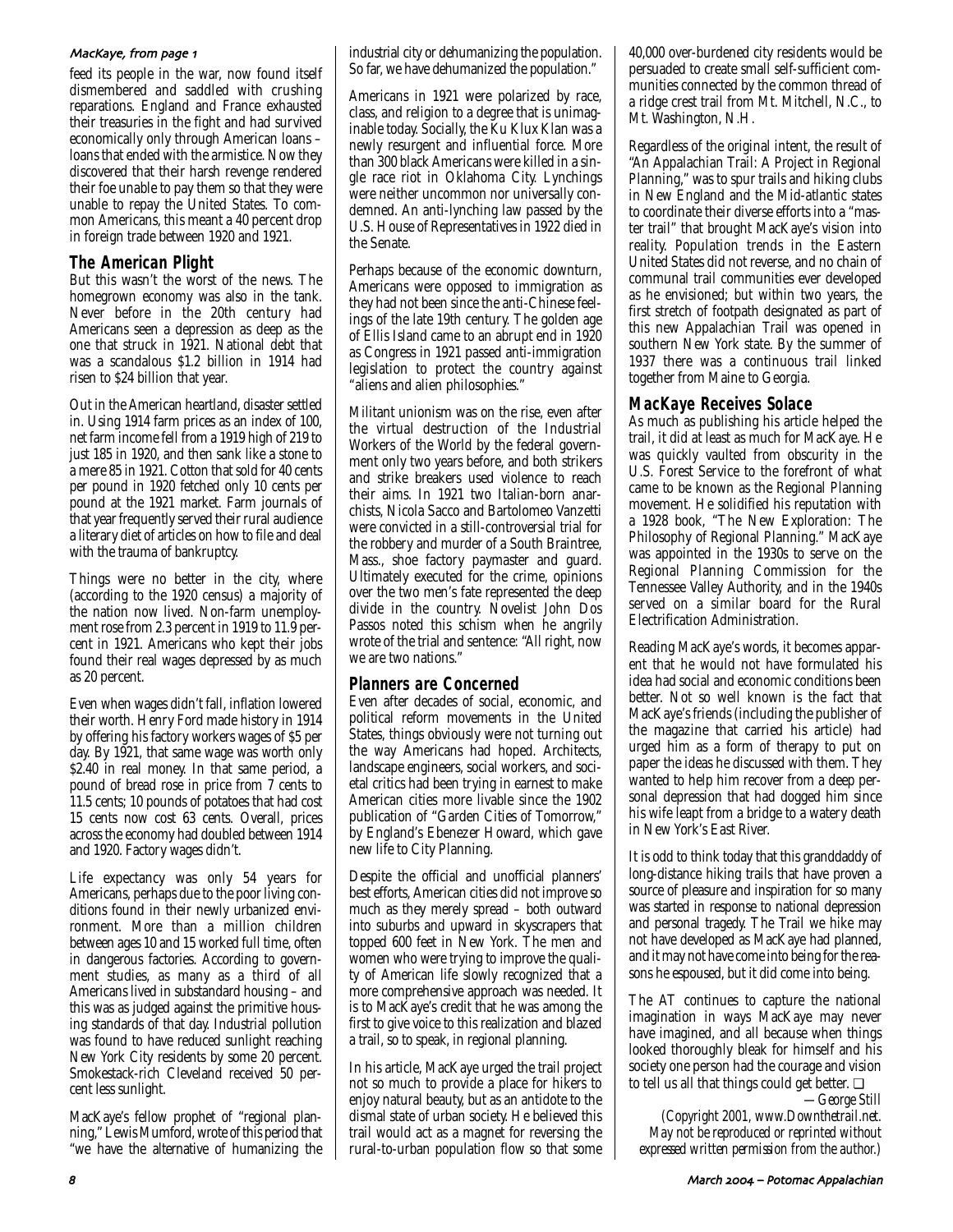# Protecting PATC Volunteers Under Federal Law

The primary purpose of this article is to highlight major protections<br>for volunteers in connection with all club activities. Federal laws provide protection for volunteers working on projects on federal lands and immunize volunteers from all but the most egregious forms of negligence. PATC volunteers should have no liability concerns with honest mistakes and reasonable judgments they make.

# **VIP, VIF, and VPA Acts**

Virtually identical, the first two laws address when PATC volunteers can be considered "federal employees." The Volunteers in the Parks Act (VIP) covers PATC activities in areas administered by the National Park Service (Shenandoah National Park, Great Falls, Catoctin, C&O Canal, and along sections of the AT, among others); and the Volunteers in the Forests Act (VIF) covers PATC activities in the George Washington National Forest. The third law, the Volunteer Protection Act (VPA) overrides state law and limits volunteer liability and damages.

# **VIP And VIF: Volunteers as Federal Employees**

These statutes authorize the secretary of the interior (Park Service) and the secretary of agriculture (Forest Service) to accept "the services of individuals without compensation as volunteers." These laws, therefore, cover PATC volunteer activities, such as trail and shelter work trips, on federally owned or protected lands.

Volunteers are obviously not regular federal employees. However, under these laws, they are federal employees for three purposes.

*1. Injuries.* Volunteers are employees for purposes of the federal Worker's Compensation Act and can receive compensation for work injuries. While claims by the trail community have been limited, this coverage is clearly valuable for emergency medical expenses and for persons without adequate health insurance.

*2. Tort liability.* Volunteers are also federal employees for purposes of the Federal Tort Claims Act (FTCA). The United States normally cannot be sued for damages caused by the negligence of its employees. However, under the FTCA, the U.S. has waived its immunity. Civil actions can be filed in federal court for damages "caused by the negligent or wrongful act or omission of any employee of the government while acting within the scope of his office or employment;" and the "law of the place where the act or omission occurred" is applied (e.g. Virginia law applies in Virginia, etc.).

If a lawsuit were filed based on volunteer negligence, the United States would defend it just as it would defend suits involving regular federal employees. Moreover, because PATC volunteers are also often "government entity" volunteers under the VPA (discussed below) and because the VPA limits a volunteer's liability under state law, the VPA would affect and likely limit any volunteer exposure under the FTCA.

*3. Personal property.* Claims can be filed for "damage to, or loss of, personal property of a volunteer incident to volunteer service" where the claim is substantiated, possession of the property was reasonable or useful, and the loss was not caused by any negligent or wrongful act of the employee. For example, recovery may be warranted if a tree fell on a volunteer's vehicle during a work trip. While recovery is discretionary with the federal agency, recovery would presumably be approved where a regular federal employee would be compensated for a similar loss.

# **VPA: Limiting Volunteer Liability Under State Laws**

According to the VPA's legislative history, one of every six volunteers declined to provide services because of potential exposure to liability suits; and nonprofit organizations had eliminated programs or had volunteers resign for that reason. These concerns certainly apply to PATC.

The VPA encourages volunteering by immunizing persons from liability in connection with volunteer work and also limiting their exposure to damages. The VPA does this primarily by preempting or overriding state laws to the contrary and applies equally to nonprofit organizations like PATC and government entities. The three sections that follow address the scope of the VPA's liability protection, the fourth section discusses state law preemption, and the last section concerns damages.

*1. Volunteer liability protection.* Subject to conditions (discussed in sections 2 and 3 below), "no volunteer of a nonprofit organization or governmental entity shall be liable for harm caused by an act or omission of the volunteer" if four criteria are met. They are:

*\* The volunteer was acting within the "scope of the volunteer's responsibilities in the nonprofit organization or governmental entity."* Note that this requirement echoes language in the FTCA.

\* *If appropriate or required, the volunteer "was properly licensed, certified, or authorized by the appropriate authorities" in the state where the harm occurred.* This would cover chainsaw training.

\* *The "harm was not caused by willful or criminal misconduct, gross negligence, reckless misconduct, or a conscious indifference to the rights or safety of the individual harmed by the volunteer."* This requires an explanation.

Stated affirmatively, volunteers have no liability for "ordinary" negligence. Ordinary negligence would, for example, include harm to others caused by reasonable volunteer judgments in PATC construction or maintenance work trips or mistakes in incorrectly filling sales orders.

Volunteers, however, remain liable for harm caused by the four types of serious misconduct listed above, all of which involve gross, reckless, or willful/criminal volunteer actions. Examples would include harm caused by stringing concertina wire on a steeply sloped trail or leaving a tree partially sawed through near a trailhead.

*\* The "harm was not caused by the volunteer operating a motor vehicle" for which the state requires an operator's license or insurance.* Again, stated affirmatively, there is no liability protection for vehicle-caused harm.

*2. PATC rights and obligations.* Under the VPA, only the volunteer's liability to others is limited. PATC's liability for the harm caused to any person by a volunteer is not affected, and PATC may also bring an action against a volunteer. These provisions do not create a right to file suit, they only indicate that if there is such a right, it is unaffected by the VPA.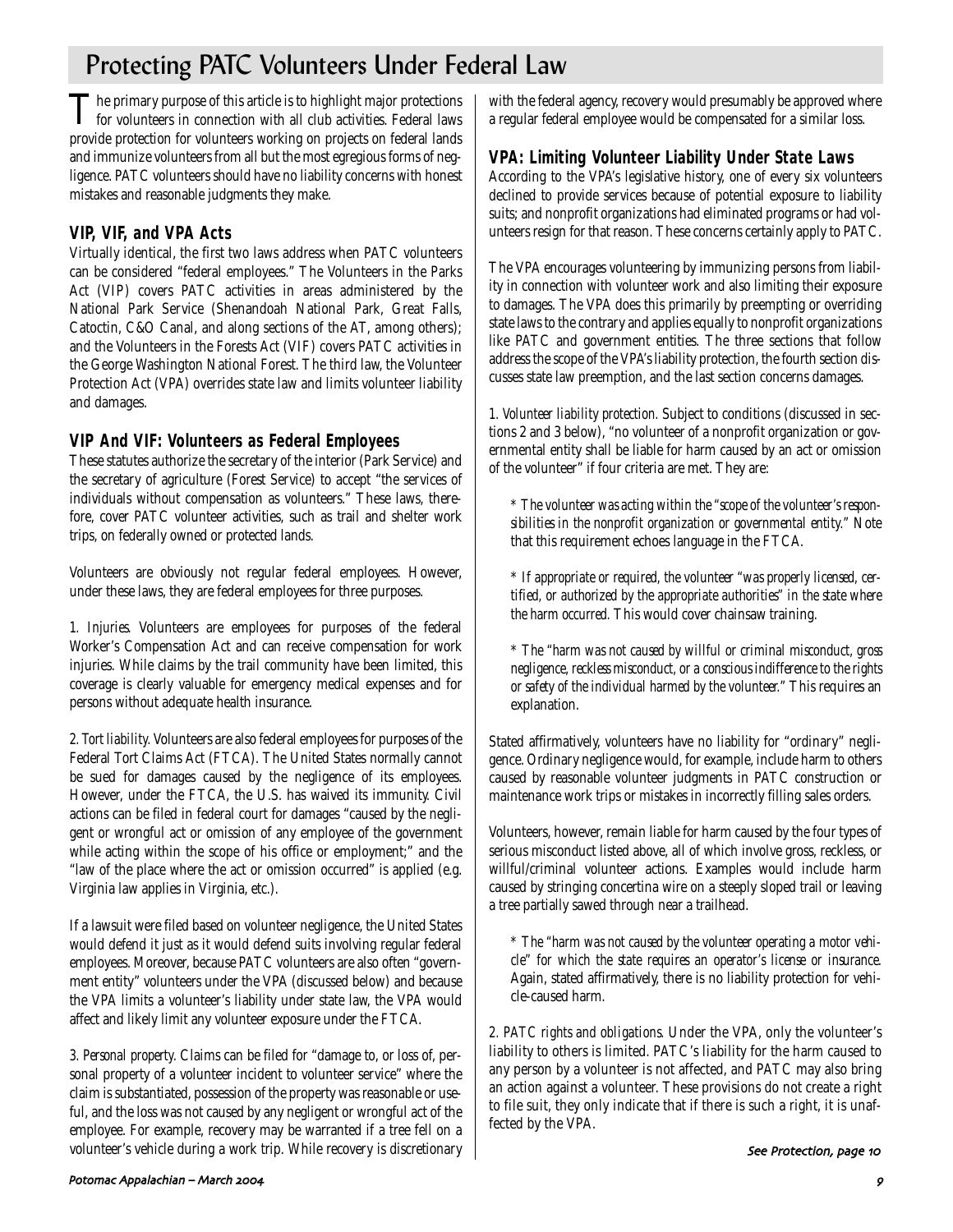### Protection, from page 9

*3. State laws conditionally limiting volunteer liability.* If "the laws of the state limit volunteer liability subject to one or more of the following conditions," these conditions are not inconsistent with the volunteer liability protection and should be considered. What are these state laws conditionally affecting volunteer liability? The important ones: (a) impose requirements on the organization to adhere to risk management procedures and mandatory training for volunteers, (b) make the organization liable for its volunteers to the same extent that an employer is liable for its employees, and (c) require the organization to provide a financially secure source of funds (e.g. insurance) for individuals who suffer harm due to volunteer actions. Because of these state laws, a volunteer's liability protection under the VPA could be affected. However, taken together, these state laws provide strong incentives for the organization to prudently operate and manage its activities, limit its exposure, and supervise and train its volunteers.

4*. State laws providing a greater level of volunteer liability protection are not affected.* The VPA overrides state laws providing lesser volunteer liability protection and greater punitive damage exposure. However, the VPA doesn't affect state laws that provide "addi-



Potomac Appalachian Trail Club, Vienna, VA

tional protection from liability relating to volunteers" or which "further limit the award of punitive damages."

*5. Damage provisions.* The VPA affects a volunteer's liability for damages in two areas: punitive damages and non-economic losses.

Under the VPA, punitive damages, sometimes called "exemplary" damages, may only be assessed against volunteers acting within the scope of their responsibilities where a claimant establishes by "clear and convincing evidence" that the harm was caused by an action that "constitutes willful or criminal misconduct or a conscious, flagrant indifference to the rights and safety of the individual harmed." Under this test, harm caused by stringing concertina wire along a steeply sloped trail would likely justify an award for punitive damages. However, punitive damages may not be assessed for volunteer "gross negligence" or "reckless misconduct" (see section 1 above).

For non-economic losses (e.g. pain and suffering), the volunteer is liable only for "noneconomic loss allocable to that defendant in direct proportion to the percentage of responsibility of that defendant," and the "trier of fact" (usually a judge or jury) determines that percentage. The volunteer cannot be found

"jointly and severally" liable, which means potentially being required to pay the full amount.

# **The Bottom Line**

The VIP and VIF provide certain "federal employee" benefits to PATC volunteers for work on federally owned or protected lands. The VPA augments that by immunizing PATC volunteers from ordinary negligence and limiting their liability for punitive damages and non-economic losses where they are held liable. The bottom line is that PATC volunteers enjoy some strong protections under federal law, and potential liability concerns should not deter them from volunteering. ❏ *—Robert Nelson*

"Climb the mountains and get their good tidings. Nature's peace will flow into you as sunshine flows into trees. The winds will blow their own freshness into you, and the storms their energy, while cares will drop off like autumn leaves."

—John Muir (1838-1914)

# **'Hikes in Western Maryland'**

Second Edition, 2004

To broaden your hiking horizon and escape crowded trails in other parks, explore<br>western Maryland. Jean Golightly's popular guide to hikes in Maryland's panhandle has been updated with current trail data and maps. It presents two dozen hikes of varying degrees of difficulty, ranging in distance from one mile to 50 miles. One hike is wheelchair- and infant stroller-accessible.

Areas covered are Savage River, Green Ridge, and Potomac state forests; Deep Creek, Rocky Gap, Swallow Falls, Herrington Manor, and Gambrill state parks; and Catoctin Mountain and C&O Canal national parks.

"Hikes in Western Maryland," in handy pocket format, offers travel directions, detailed trail descriptions, and maps for each hike, along with information on camping, permits, addresses, and phone numbers. Backpackers ready for rugged terrain will enjoy the Big Savage, Green Ridge, and Catoctin trails. For those who prefer shorter hikes on level terrain, the guide introduces hikes along three scenic and historic sections of the Chesapeake and Ohio Canal. Trices in Western Maryland'<br>
Second Edition, 2004<br>
To broaden your hiking horizon and escape crowded trails in other parks, explore<br>
To western Maryland. Iean Golightly's popular guide to hikes in Maryland's panhan-<br>
dle h

The previous (1997) edition of this guide is obsolete. Users should pick up a new one.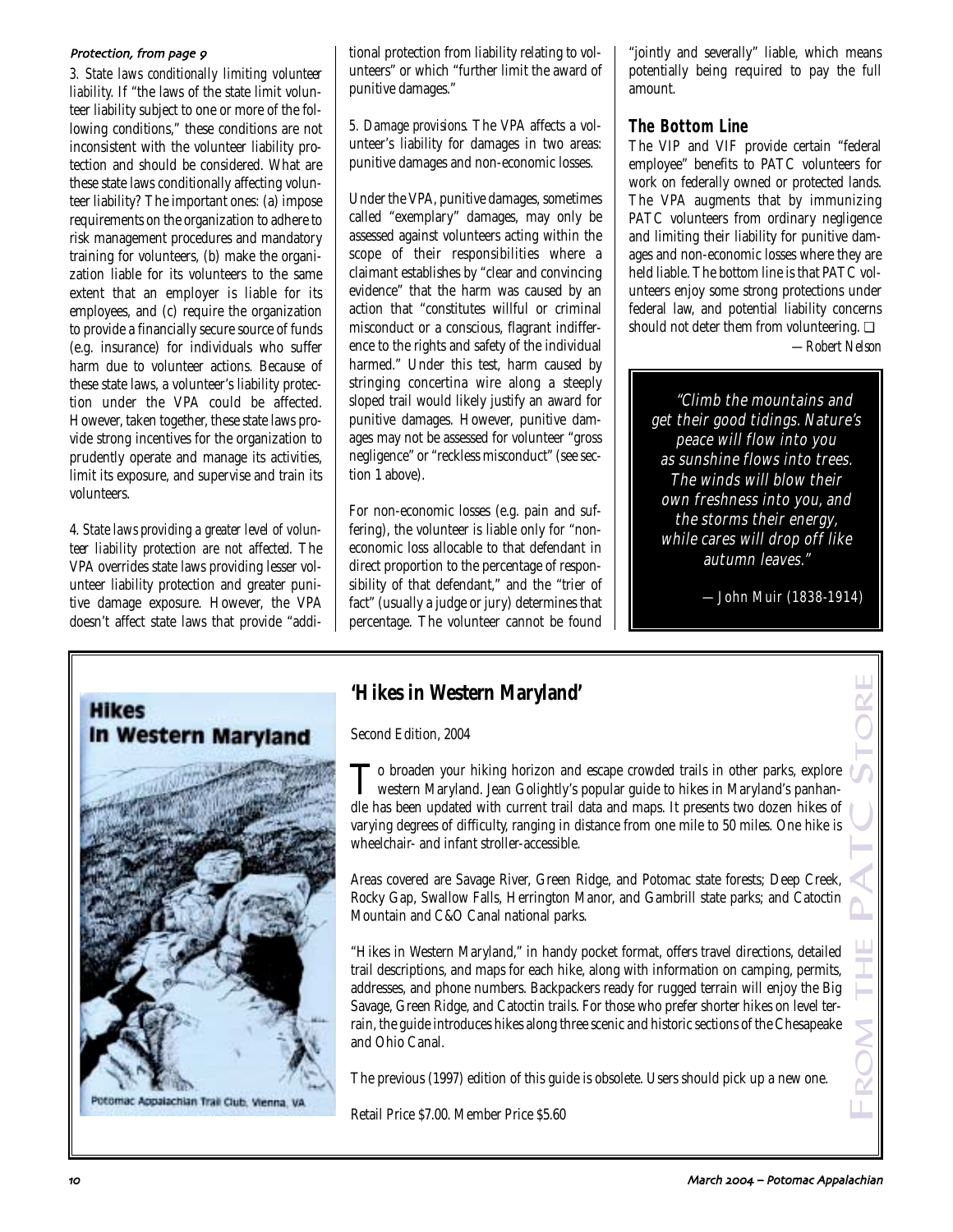# Bob Pickett's Appalachian Nature: Here Comes the Heat!

With the increasing sunlight of March, a new season is beginning. Before the end of the month, the various plants, animals, and fungi that have been dormant for the last three to four months will be actively engaged in the annual cycle of events that will enable them to eat, survive, and reproduce. It's truly a time of great transition within the natural communities of our latitudes. During the months of March and April, prior to the foliation of our forests, more energy, or heat, will be absorbed by the soils than at any other time of the year. Within this eight-week period, the spring ephemeral wildflowers will emerge, flower, produce fruit, and store enough solar energy in their roots for next year's plant. The true spring ephemerals will then wither away, having completed all of their visible life processes, not to be seen again until next spring.

This early spring period is also a wonderful time for visiting vernal pools. These seasonal ponds, which will routinely dry up by late summer, are the breeding grounds for many of our frog and toad friends, or anurans. Vernal pools are chosen over permanent bodies of water due to the lack of predaceous fish, which would prey on the tadpoles. With three months often necessary for the eggs to hatch into tadpoles and then to metamorphose into the terrestrial adult forms, the overwintering adults must reach the pools early in the season to mate and lay eggs. In our region, this will normally occur sometime in March, in concert with a good afternoon and evening rain.

However, as with most early spring events, the timing is greatly influenced by the weather. For example, I recall one winter hike that I took with Len Wheat in the southern district of the park. It was after a warm spell with about five days in the fifties. Even though it was Feb. 22, the ridge pond was swarming with hundreds of calling, sex-crazed wood frogs. The same scenario applies to the spotted salamanders. These "explosive breeders"

can only be found at the vernal pools for two or  $\overline{\odot}$ three days under ideal breeding conditions. After this quick mating period, they escape back into the  $\triangle$ woods and will be very hard to  $\mathbb Z$ find for the rest of the year.



# **Heat Generating Plants**

But the true harbinger of spring goes to the skunk cabbage. In fact, these plants bloom so early in the season, there isn't enough of the sun's energy to facilitate the plant's functions. So, the skunk cabbage produces it's own energy. It produces sufficient heat to melt through the frozen soil and overlying snow. It does this through metabolism, in which the flower consumes oxygen as a fuel, burning starch stored in the thick rhizome. In experiments, it has been found that skunk cabbage flowers could be 36 to 63 degrees F higher than the ambient air temperature. At air temperatures around 58 degrees F, the air temperatures inside the floral spathe can average some 9 degrees F higher. When the ambient air temperature dropped to about 5 degrees F, the inside air reached temperatures 30 or more degrees. Studies conducted by Roger Knutson found that as temperatures dropped from 63 to 45 degrees F, the plants nearly doubled their oxygen consumption.

The Eastern skunk cabbage (Symplocarpus foetidus) is a native member of the arum family (Araceae), which includes calla lilies, green dragon, golden club, water arum, and jacks-inthe-pulpit. The flowers of the arums are similar in form, consisting of a central roundish flower head, enveloped by a protective spathe. The spongy spathe enhances the heat retention, which is excellent insulation around the heat-producing spadix, and its dark color also absorbs heat energy from the sun. Most arums, like jack-in-the-pulpit, do not produce measurable spikes in temperature, basically because the production is not necessary.

Heat generation by plants is shared by a group of several hundred species in 10 families, including certain philodendron, the Asian water lotus, and the famous Amazon water lily, (Victoria amazonica), the favorite of 19th century aquatic gardens. Self-heating appears to sprout from ancient lineages at the base of the botanical family tree. For example, heat generation has turned up in early magnolias,

Dutchman's pipes, star anises, custard apples, and water lilies. However, thermogenesis has tended to be dropped along the evolutionary trail. Dr. Roger Seymour, zoologist with the University of Adelaide in Australia, suggests that heat-generating flowers "are like nightclubs for beetles," in that insects would crawl into the spathe and often be trapped until the next day by erect spines that would eventually wilt, allowing the beetle to exit. Through the evolution of flowers, insects have been able to visit a flower and quickly take a sip of nectar or a snack of pollen before moving off, while still serving the pollinating purposes of the flowering plant. As Dr. Seymour likes to put it, heat rewards died out because "nightclubs were replaced by fast food."

# **Real Stinkers**

You might recall just last summer the media frenzy surrounding the flowering of the U.S. Botanical Garden's own Titan arum (Amorphophallus titanium), another heat producer. It is on record for having the largest flower of all flowering plants. The five- to 12 foot size of the flower, however, is normally not the first thing visitors notice about the Titan arum. This plant is also known as the corpse flower, due to its fragrance, which is likened to rotting flesh, or warm, mellow road kill. In fact, this noticeable odor is quite common among the heat-generators. The skunky odor of the spadix and rotten meat color of the spathe attract carrion flies and other pollinators to the flower. In the case of the skunk cabbages, this is extremely important in a season of few pollinators. In fact, dominant compounds, called oligosulfides, have been found in both the scent of the flowers and that of a dead seagull. Some of the typical volatile organic compounds released by the decomposing carcass and arum flowers go by graphic names like putrescine and cadavarine.

As you go hiking through some wet lowlands this month, you might recognize the musky odor of the skunk cabbage. Follow the odors lofted through the air by the heat produced within the spadix (principally by sterile male flowers found among the less pungent fertile male and female flowers), and notice the party going on inside the warm spathe. It's truly a unique and happening place to be this time of the year. ❏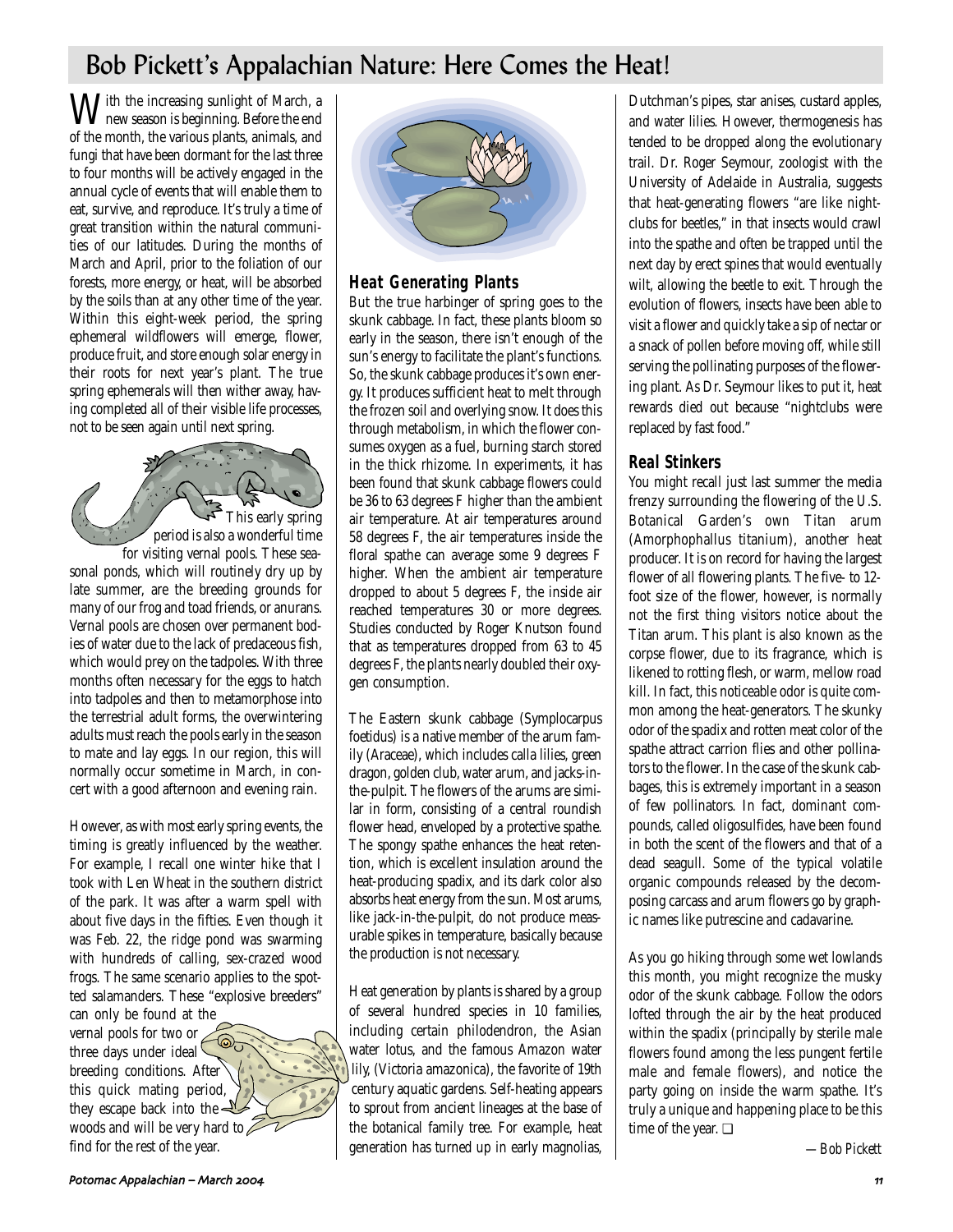#### Charlottesville Chapter

The Charlottesville Chapter hikes every Saturday; summer, winter, and in between. Hikes are usually 8 to 10 miles. We usually maintain trails on the last Saturday of the month. Meet at Sprint parking lot, 2307 Hydraulic Road, at 9 a.m., with food and water for the day. The majority of hikes are in the southern and central districts of Shenandoah National Park, with some in the north district and in George Washington National Forest. Our Chapter hikes are posted at www.patc.net/chapters/char/hikes.html. INFO: Jere Bidwell 434/295-2143 or John Shannon 434/293-2953.

#### North Chapter

The North Chapter of PATC conducts monthly trail work trips on the Maryland and Pennsylvania sections of the AT and on the Pennsylvania sections of the Tuscarora Trail. We also lead hikes on these and other trails. Maryland AT work trips are generally held on the first and third Saturdays – contact Nancy Hammond (mdtrail@yahoo.com) 301/739-0442 for information. Pennsylvania work trips are generally held on the AT on the first Saturday and on the Tuscarora on the third Saturday – contact Pete Brown (peter.brown4@worldnet.att.net) 410/343-1140. Pennsylvania AT work trips also include an optional Saturday evening dinner at the Gypsy Spring cabin. For information on upcoming hikes, contact Chris Firme (bncfirme@innernet.net) 717/765-4833. For general chapter information, contact chapter president Pete Brown or visit the North Chapter home page (www.patc.net/chapters/north/).

#### Northern Shenandoah Valley Chapter

The Northern Shenandoah Valley Chapter sponsors hikes in national and state parks and forests in the Shenandoah Valley vicinity, open to the public, on a monthly basis except during the winter. Hikes are posted in the Forecast. Other activities are in the NSV Chapter Newsletter. For further information contact Lee Sheaffer, (thumpers@visuallink.com) 540/955-0736.

# **Chapters**

#### Southern Shenandoah Valley Chapter

Please refer to our Web site at www.ssvc.org or the one linked to the PATC Web site for descriptions of hikes and work trips. We usually hike in the southern and central districts of the SNP and in the GWNF. Contact the listed hike leader for information about a specific event, or contact Michael Seth 540/438-1301 for more information.

#### West Virginia Chapter

Chapter meetings at Highacre are on the second Wednesday of Feb., Apr., Jun., Aug., Oct., and Dec. See Forecast for upcoming activities. For information about the chapter or to receive the newsletter, contact Judy Smoot 540/667-2036 or e-mail wvpatc@hotmail.com.

#### Ski Touring Section

The Ski Touring Section has served since 1974 to introduce Washington area residents to crosscountry skiing and to provide cross-country skiing opportunities to experienced skiers. The Section sponsors winter weekend ski trips for all levels of skiers to nearby mountains in Maryland, West Virginia and Pennsylvania, as well as periodic social events year round. INFO: Bert Finkelstein (bertf@erols.com) 703/715-8534.

#### Mountaineering Section

We're a diverse group of local Washington, DC area climbers. Young and old, male and female, crag rat, sport climber, and alpinist, active and armchair types – we all enjoy climbing in its many varieties. We also share common interests in promoting safe climbing, conserving the outdoors, developing new climbers' skills, representing the Washington area climbing community, and having fun! We provide instruction for those wanting to learn the basics – we're not a school, but we can get you started. We go climbing, either locally or further afield, nearly every weekend. In the winter we organize trips to the Ice Festivals in the Adirondacks and the White Mountains for beginning and advanced ice

climbers. For further information contact Andy Britton, (tallandyb@aol.com) 703/622-1920, or Mack Muir (MackMuir@edisaurus.com).

#### PATC Hikes

PATC offers organized hikes appealing to the diverse interests of our members. There are K-9 Hikes, which invite you to bring your favorite dog; Family Hikes tailored to kids; Natural History Hikes stalking the fascinating but often elusive flora and fauna of the region; hikes featuring varying levels of difficulty with the Easy Hikers, In-Between Hikers, and Vigorous Hikers; Birding Hikes with experts to help sight and identify our avian neighbors; Historical Hikes tracking little-known structures in Shenandoah National Park; Series Hikes tracing the entire length of the Tuscarora Trail or the trails of Pennsylvania, section by section; Backpacking Hikes traversing the tracts of West Virginia and Southern Virginia; hikes scheduled for weekends; ones scheduled for weekdays; Geology Hikes led by experts from the Smithsonian focused on the unique stratigraphy of our area; Mushroom Hikes with mycologists; Waterfall Hikes to beat the summer heat; and Outreach Hikes to get together with the members of area groups like the Sierra Club or the Congressional Hikers. That is just to name a few. Check out the Forecast calendar and hear updates on the weekly tape (703/242-0965).

#### Other Clubs' Hikes

Capital (www.capitalhikingclub.org) and Wanderbirds hike on Sundays, traveling by bus and leaving from downtown, with suburban stops as well. Center Club, Northern Virginia Hiking Club and Sierra Club hike on both Saturdays and Sundays using carpools, which often leave from a suburban Metro stop. Schedules are available at PATC Headquarters and are published in area newspapers on Fridays. The schedule of West Virginia Highland Conservancy outings in the Monongahela National Forest and surrounding areas is on their web site at www.wvhighlands.org.

# KEY to Forecast Activities

All events are marked for easy identification. Late changes or cancellations are listed on the weekly information tape (703/242-0965), which is updated on Sunday evening for the following seven days. The Forecast can also be<br>found on PATC's Web site at found on PATC's Web site at www.patc.net/activities/forecast.html.

- **A** Hiking Trips
- \* Backpacking Trips
- $\mathcal{R}$  Trail Work Trips
- **i** Cabin/Shelter Work Trips
- as Ski Trips<br><del>A</del> Special I
- Special Events
- $\blacksquare$  Meetings
- $\sqrt{a}$  Classes
- K9 Trail Blazers (dogs permitted)

Note to all hike leaders: Please ask nonmembers on your hike if they would like to join PATC, then get names and addresses so a club volunteer can send them information packets. Thanks!

#### **Meetings**

Meetings are held at PATC HQ, 118 Park Street, S.E., Vienna, VA unless otherwise noted.

#### New Members (PATC) – First Wednesday

7:30 p.m. Curious about the club? Want to learn more? The best way is to attend a New Members meeting (but you don't have to be new to qualify). Attend the meeting and find the mysteries of PATC revealed in full. Refreshments will be served. Directions to PATC: Take Rt. 123 into Vienna, Va. and turn east on Park St. (Rt.675) to 118 Park St. on your left. INFO: Jane Thompson 301/565-6704 x208.

#### Mountaineering Section – Second Wednesday

8:00 p.m. – We meet every month unless noted in the Forecast. INFO: Mack Muir (MackMuir@edisaurus.com) 703/960-1697 or PATC's Web site: www.patc.net/chapters/mtn\_sect.

#### Shenandoah Mountain Rescue Group

Business meeting - Last Tuesday of each month, 7:30 p.m. INFO: Doug Sigman (join@smrg.org), 703/255-5034, or www.smrg.org.

# PATC Council – Second Tuesday

Meetings

7:00 p.m. sharp. The PATC Council meets every month to conduct business of the club and once a year for a Dinner meeting. All members are welcome. Come see how we make decisions about your club. INFO: Wilson Riley (wriley@patc.net) 703/242-0693 x11.

#### Trail Patrol – First Tuesday

7:30 p.m. Trail Patrol volunteers are PATC's goodwill trail ambassadors to the hiking public. They provide a visible, reassuring presence on the trails, educating the public on good hiking practices, minimum impact hiking, and camping ethics. Patrol members are trained in land navigation, emergency procedures, radio communications, and personal equipment. All patrol volunteers are also expected to become certified in a recognized basic first aid course. Some equipment and uniform items are provided upon completion of training. INFO: Holly Wheeler (hvwheeler@yahoo.com) 301/486-1598, or see our section in PATC's Web site: www.patc.net/volunteer/trailpatrol.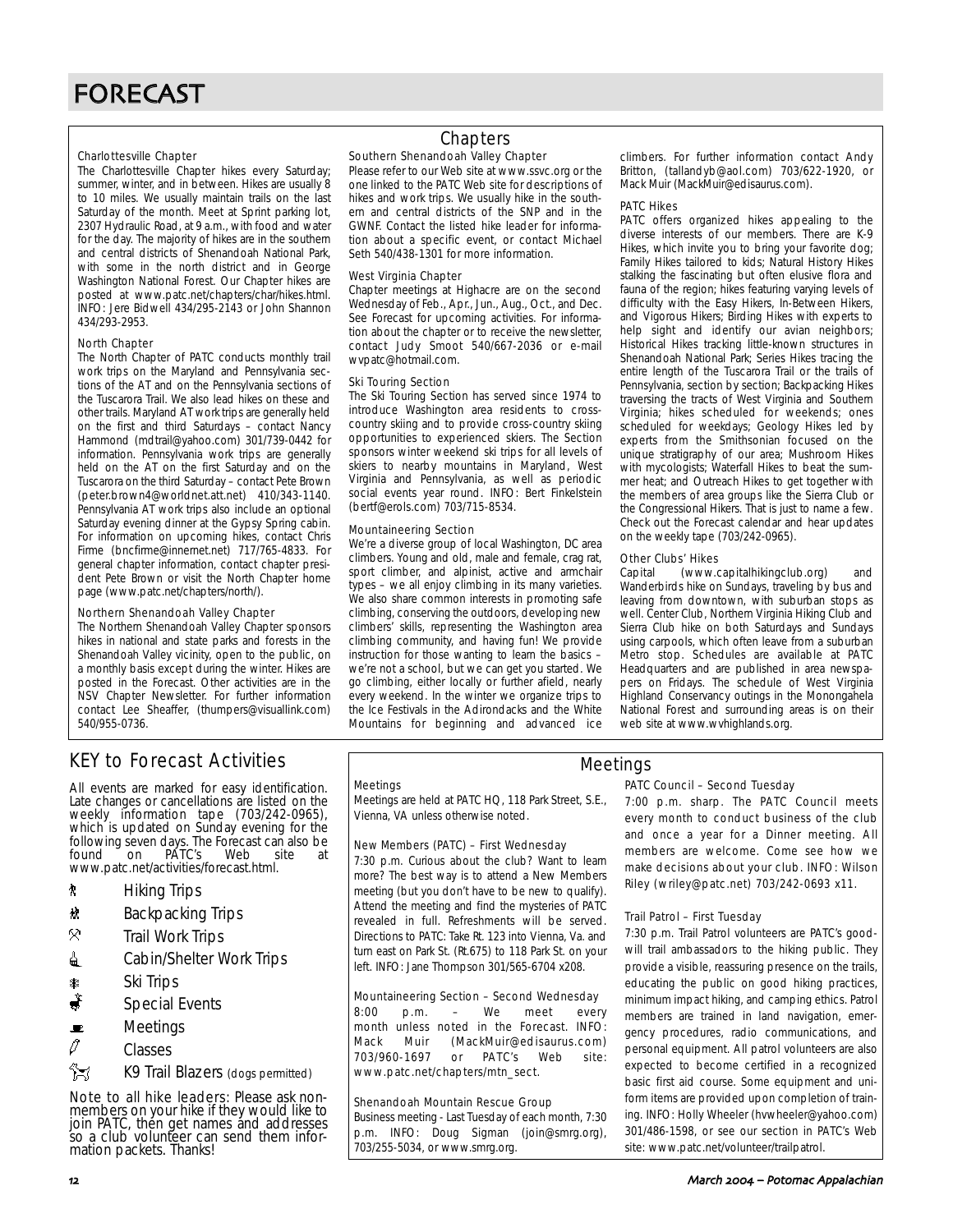# FORECAST

# MARCH

#### 1 (Monday)

#### DEADLINE - April Potomac Appalachian Material due to editors by 5:00 p.m.

All items for the next issue of the newsletter due. Send Forecast events to PA-Forecast @ patc.net and all other articles to the editor at lindashannonb@mac.com. NOTE: Do not send photos or articles to headquarters. E-mail for address.

#### 2 (Tuesday) ` HIKE - Family Hike Springfield, VA

Pohick Stream Valley. We will hike about 3 miles past Hidden Pond and along Pohick Creek. The hike is jogging-stroller passable, with some rocks, roots, and bog bridges. We will enjoy the Hidden Pond Nature Center after the hike, which has lots of animals and some activities. We will meet at the playground next to the parking lot. INFO: Lauren Lang (at94L@netzero.net) 703/631-9278.

# 2 (Tuesday)

#### ` HIKE - Vigorous Hikers North District, Shenandoah National Park, VA

Join us to redo an original Terwilliger vigorous hike. Beahm's Gap to the AT north, returning on Knob and Neighbor Mts. About 17 miles, 4000 ft climb. INFO: Chris Nolen (chrishiker@erols.com) 301/469-8931.

2 (Tuesday)

 $\mathbb E$  MEETING - Trail Patrol, 7:30 p.m.

# 3 (Wednesday) a CLASS - Practical Uses of GPS (REI) Bailey's Crossroads, VA

7:30 p.m. O.K., now that you have a GPS receiver, how does it work? What's it good for? Why do you sometimes receive different location information, and other times get no data at all? What are the real, practical outdoor navigation uses of this device? REI Gear Specialist, Jim Ammons, will discuss the how and why of the ground control segment, space segment, and user segment of the GPS system. Jim will demonstrate ways to enhance the uses of your GPS receiver, and how to interface the data it provides with map and compass. By reviewing some basic map reading skills, we will see how to interface the GPS data with current paper maps, and some of the new electronic mapping systems. This presentation will assist anyone who wants to become proficient at GPS-assisted outdoor navigation. INFO: Mark Nelson (mnelson@rei.com) 703/379-9400.

## 3 (Wednesday) ` HIKE - Easy Hikers Burke Lake Park, VA

Five level miles around Burke Lake. Meet at 10:15 a.m. From the Beltway, exit West onto Braddock Road. At your leisure, move into the left-hand lane (excluding left turn lanes) and stay in this lane. In 1.9 miles from the Beltway, the lane you are in becomes one of a pair of left-turn lanes onto Burke Lake Road (Rt. 645). Stay with it and make the turn. (Don't worry about the misleading sign before the preceding left.) Go 4.9 miles, then turn left onto Ox Road (Rt. 123). In 0.5 mi. (passing the Golf Center), turn left into Burke Lake Park. Follow signs to the marina. Bring lunch and water. INFO: Sue King 703/356-6659.

#### 3 (Wednesday) ` HIKE - Midweek Hikers Location to be determined

The PATC Midweek Hikers carpool each Wednesday from the Washington DC area to trailheads. Hikes are at a moderate pace and about 8 to 12 miles in length with varied elevations. Current information, including meeting place and time, leader's name and phone number, in addition to a detailed description of the hike are available on the PATC Activities Recording: 703/242-0965.

# 3 (Wednesday)<br>■ MEETING - New Members (PATC), 7:30 p.m.

4 - 7 (Thursday - Sunday) A XC SKI TRIP - Tug Hill Region (STS) Pulaski, NY

Mini-Week #4 Join a dozen XC skiers and enjoy the expected heavy lake-effect snowfall prevalent in this area. We will stay at the 1880 Lodge in Pulaski (close to Lake Ontario). Options include favorite trails at Winona St. Forest, Barnes Corner, Salmon Hills, and Osceola STCs. Estimated cost is \$140/person for 3-nights which includes semiprivate lodging plus continental breakfasts. INFO: Bozena Sarnecka-Crouch 202/707-9851.

# 6 (Saturday) . TRAIL WORK TRIP - South Mountaineers Appalachian Trail, MD

The first of 23 work events in 2004, why not join us? We meet near Frederick, MD at 9:00 a.m. Please bring lunch, water, gloves, and layers for cool air. INFO: Nancy Hammond (mdtrail@yahoo.com) 301/739-0442.

#### 6 (Saturday) . TRAIL WORK TRIP - Yankee Clippers Appalachian Trail, PA

Meet at US 30 and PA 233 intersection, in the parking lot of Caledonia State Park. Departure 9:00 a.m. sharp. INFO: Pete Brown (peter.brown4@ worldnet.att.net) 410/343-1140.

#### 6 - 7 (Saturday - Sunday) **EXTERGE CABIN WORK TRIP – Tulip Tree Cabin** Shaver Hollow, VA

The March weather may be sunny and warm or we could be having a blizzard but the trip will go on as long as the roads are passable. If there is no snow on the ground we may be clearing and raking the yard around the house and planting grass seed. If the ground is covered with snow we may work inside. INFO: Charlie Graf (cagraf@aol.com) 410/757-6053.

#### 6 - 7 (Saturday - Sunday) CLASS - Navigation (REI) Bailey's Crossroads, VA

Saturday 10:30 a.m. - 6:00 p.m., Sunday 8:30 a.m. - 4:30 p.m. This comprehensive two-day course teaches all skills necessary to use map and compass in an integrated land navigation system. The first day is spent in intensive classroom exercises concentrating on topographic map reading and interpretation, position plotting, compass fundamentals, declination, and azimuth. The second day is spent in Prince William Forest Park, primarily off-trail, engaging in practical navigation exercises of increasing complexity. The course fee is \$85 and includes workbook text, course materials, compass, map, grid reader, and lunch on Saturday. INFO: Mark Nelson (mnelson@rei.com) 703/379-9400.

# 6 - 7 (Saturday - Sunday) a CLASS - Wilderness First Aid (WSC) Alexandria, VA

A program of the Wilderness Safety Council, this eighteen-hour class includes classroom study, hands-on practice, and results in a two-year certification. The cost is \$160. Registration is limited to 25 people. INFO/Registration: Christopher Tate 703/836-8905.

# 6 5 7 (Saturday - Sunday)<br>
SPECIAL EVENT - Snow Camping Canaan Valley, WV

We will set up our snow camp in the Dolly Sods Wilderness area. INFO: Gus Anderson (gusanderson@aol.com) 703/903-9736.

# 9 (Tuesday) ` HIKE - Family Hike

Great Falls, VA

Riverbend Park. Come join us for a 2.5 mile kidfriendly circuit hike. We will start behind the Visitor's Center, hike up to the nature center where we will pick up the Paw Paw Passage Trail. We will pass a pond and continue down to the Potomac River where we will hike along the Potomac Heritage Trail back to the Visitor's Center. After the hike we will check out the animals and activities inside the visitor's center. Designed for the 5-and-under crowd, all ages welcome. INFO: Lauren Lang (at94L@ netzero.net) 703/631-9278.

### 9 (Tuesday)

#### ` HIKE - Vigorous Hikers North District, Shenandoah National Park, VA

Ascend Little Devil's Stairs up to Keyser Run Road, to AT south over Hogback for views, then descend Piney Ridge Trail to return on Hull School Trail. About 13 miles and 4100 foot climb. Chris Nolen (chrishiker@erols.com) 301/469-8931.

#### 9 (Tuesday)

## **MEETING - PATC Council, 7:00 p.m.**

#### 10 (Wednesday) a CLASS - Women's Backpacking (REI) Bailey's Crossroads, VA

7:30 p.m., Getting Technical: Stoves, Cooking and Nutrition. Food never tastes so good as when you're out on the trail, hungry and tired after a long day's hike. Get tips on planning backcountry menus; which offer the best nutrition, taste and calorie content, and lowest packed weight. Talk "tech" about stoves: how to choose one, and how to operate the different models, without having men take over the discussion! REI's resident Appalachian Trail thruhiker, Julie Crawford will offer women the opportunity to ask questions and get hands-on experience with backpacking stoves, and learn more about what to eat when out in the woods. INFO: Mark Nelson (mnelson@rei.com) 703/379-9400.

#### 10 (Wednesday) ` HIKE - Easy Hikers Blockhouse Point, VA

We will do a circuit hike of about 4 miles; we should have good views with the leaves down. Bring lunch and water. Meet at 10:15 a.m. at the River Road parking lot ~2 miles beyond Pennyfield Lock on the left. INFO: Carol Niedzialek (niedze@erols.com) 301/949-9729.

#### 10 (Wednesday) ` HIKE - Midweek Hikers Location to be determined

The PATC Midweek Hikers carpool each Wednesday from the Washington DC area to trailheads. Hikes are at a moderate pace and about 8 to 12 miles in length with varied elevations. Current information, including meeting place and time, leader's name and phone number, in addition to a detailed description of the hike are available on the PATC Activities Recording: 703/242-0965.

#### 10 (Wednesday)

MEETING - Mountaineering Section, 8:00 p.m.

#### 13 (Saturday)

### ` HIKE - Hidden Waterfalls of SNP

Central District , Shenandoah National Park, VA This is hike number 5 in the series. Spring is just around the corner! Join us as we ascend the East Branch of Naked Creek in Falls Hollow. We'll lunch at Huckleberry Cliff and return to our starting point. This hike is approximately 6-8 miles with a 1000 foot elevation gain/loss. This series utilizes PATC Map 10. Experienced hikers only. Strenuous. INFO: Susan By (sbly@shepherd.edu) 304/876-5177 (day) or 304/258-3319 (7:00 p.m. - 9:00 p.m.)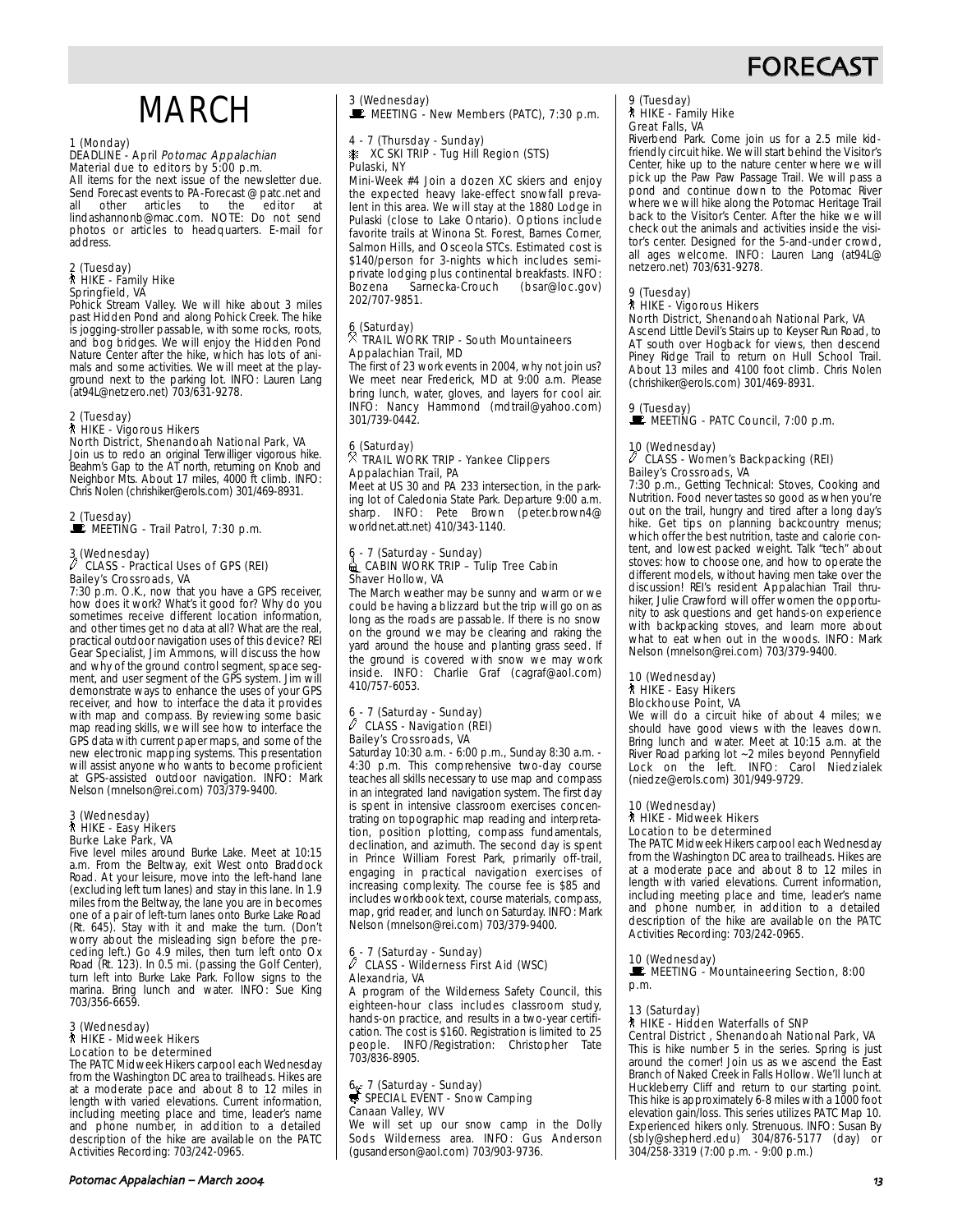# FORECAST

# 13 (Saturday)<br>₩ SPECIAL EVENT - Geology Field Day Shaver Hollow, VA

Our second season of educational programs at Darwin and Eileen Lambert's property is initiated with a geological presentation by Tim Rose, mineralogist for the Smithsonian Institution. Tim has taught local geology for the USDA graduate program for many years and is intimately familiar with the region's geology. Participants will receive a twohour program on the geology of eastern North America, followed by an afternoon hike into the Park to identify some of the common rock formations of this area. INFO: Bob Pickett 301/681-1511.

# 13 - 14 (Saturday - Sunday) . TRAIL WORK TRIP - Cadillac Crew Appalachian Trail, VA

Between I-66 and Rte. 50. Join the Crew as we begin work on the Ovoka Farms AT relocation project. The relocation, on land recently purchased by the ATPO, will provide open areas and views to the east. Overnight at Rindt's house in Front Royal or at project site depending on weather conditions. INFO: Trudy Thompson (going2home2@ project site depending on the going 2home 2@<br>INFO: Trudy Tompson (going 2home 2@<br>yahoo.com) 703/938-3973 or Jon Rindt (jkrindt@shentel.net) 540/635-6351.

13 - 14 (Saturday - Sunday) . TRAIL WORK TRIP - Shenandoah Bartenders Central District, Shenandoah National Park, VA Old Rag Mountain. One day for work, one day for play. We'll be clearing damage wrought by Old Man Winter on Saturday, then bushwhacking in Weakly Hollow in search of history on Sunday. Join us for an overnight backpack, or come either day. INFO: Cathie Cummins (Cathie@wfa.net) 703/631-7421

#### 13 - 16 (Saturday - Tuesday)

#### A XC SKI TRIP - Adirondack Mountains (STS) Lake Placid, NY

Stay for half a week at the Adirondack Loj set five miles south of Lake Placid in the foothills of the High Peaks area of the Adirondacks. Historic Adirondack Loj sits on the shores of Heart Lake, nestled close to the summit of Mt. Jo and on the doorstep of the High Peaks Wilderness Area. The Loj property is a great place to ski, snowshoe, and climb right-outthe-door, or just relax by the stone fireplace. Ski trails available for all XC ski abilities. Olympic-class groomed trails at Mt. Van Hovenburg to backcountry descents of Mt. Marcy and Avalanche Pass are within your grasp. There is great hiking and resort skiing (Whiteface Mt.) if natural snow is bad. Price for four nights will be \$136/person which includes lodging and breakfasts. Convenient trail lunches and dinners are available at the Loj. INFO: Dave Battista (shasta1@nauticom.net) 724/443-1174.

# 14 (Sunday)<br>┆ HIKE - Civil War History Harpers Ferry, WV

Up Maryland Heights, and to Loudoun Heights, all in one day. This moderate circuit of approximately 11 miles will include spectacular views as well as Civil War history. From Harpers Ferry, we'll follow the AT, past Jefferson Rock, and across the Shenandoah River, then climb up to Split Rock using the Loudoun Heights Trail. Then, after crossing over the Potomac, we'll hike down the C&O towpath to the Maryland Heights trail, and climb up for more views and history, followed by a descent back into town. PATC<br>Map 7. INFO: Vince Ferrari (ferrari3@ Vince Ferrari ix.netcom.com) 301/249-2210.

#### 14 (Sunday)

#### ` HIKE - Northern Shenandoah Valley Chapter Appalachian Trail, VA

Near Snicker's Gap. This is the first in a series of Sunday Coffee hikes where we will meet in a coffee shop for coffee and snacks and then go on an easy to moderate hike nearby. The pace will be more relaxed as we spend more time just enjoying the outdoors in the waning days of winter. INFO: Lee Sheaffer (thumpers@visuallink.com) 540/955-0736.

# 16 (Tuesday) ` HIKE - Family Hike Centreville, VA

Bull Run Occoquan Trail at Route 28. Follow the blue blazes on this kid-paced hike along the scenic Bull Run. We will hike about 2-3 miles on this out-andback hike. This trail is a little rugged in places, with a few short, but steep ups and downs. INFO: Lauren Lang (at94L@netzero.net) 703/631-9278.

#### 16 (Tuesday) ` HIKE - Long Distance Hike Fairfax County, VA

CCT-III - The Third Annual Cross County Trail Hike. This one-way, 30+ mile hike along the stream banks and through the woods of Fairfax County will require an early meet time to allow us to ford Difficult Run at the end of the hike and be off the trail by sunset. Run jointly with Sierra Club's MWROP. Great training for the big hikes coming up — The Brandywine, The Redbud (see Apr. 13 listing), and Sierra Club's 100 K. INFO: Cliff Noyes (cliff.noyes@ juno.com) 703/451-5181.

# 17 (Wednesday) ` HIKE - Easy Hikers Capitol Mall Tidal Basin, DC

Wear some green to celebrate St. Patrick's Day in Washington. Meet at 10:15 a.m. at the Mall Exit of the Metro Smithsonian Station for the start of a 4.5 mile hike. Proceeding through the Enid Haupt Garden next to the Smithsonian Castle, we will climb up the L'Enfant Plaza Promenade and go down Banneker Hill to the Southwest Waterfront and Fish Market. After circling the Tidal Basin passing by the Jefferson Memorial, we will return to the Capitol Mall and proceed to the U.S. Capitol and Union Station. Lunch in the food court at Union Station. After lunch the group will disperse from the Union Station Metro. INFO: Jim Flanigan (jflanigan@ aol.com) 202/554-3775.

#### 17 (Wednesday) ` HIKE - Midweek Hikers Location to be determined

The PATC Midweek Hikers carpool each Wednesday from the Washington DC area to trailheads. Hikes are at a moderate pace and about 8 to 12 miles in length with varied elevations. Current information, including meeting place and time, leader's name and phone number, in addition to a detailed description of the hike are available on the PATC Activities Recording: 703/242-0965.

#### 18 (Thursday) ` HIKE - In-Between Hikers Arlington, VA

Key Chain Circuit. We'll hike up the Potomac Heritage Trail to Chain Bridge, across the bridge, down the C&O canal towpath, and across Key Bridge to the departure point. About 9 miles. Some rocky sections and a few minor stream crossings. Stretches will be muddy if weather has been wet. At the end there will be an optional foray into Georgetown to see if the St. Patrick's Day revelers left any beverages behind. Meet at 10:00 a.m. on the Theodore Roosevelt Island parking lot, immediately off the northbound George Washington Parkway just north of the Theodore Roosevelt bridge (there is no access from the parkway southbound). Bring lunch and water. Joint hike with Sierra Club MWROP. INFO: Gary Abrecht (GAbrecht@ AOL.com) 202/546-6089.

#### 20 (Saturday) ` HIKE - Civil War History (REI) Montgomery County, MD

8:30 a.m. - 2:00 p.m. Seneca Creek Greenway Trail Hike # 2. Hike one of the most beautiful sections of this trail. On this 5.4-mile leisurely-paced hike, we'll explore Civil War history and industrial history at Black Rock Mill. We'll enjoy lunch atop a bluff overlooking the creek, and spend time looking for early wildflowers and wildlife, and perhaps try calling owls and turkeys. INFO/RSVP: Mark Nelson (mnelson@rei.com) 703/379-9400.

#### 20 (Saturday)  $\hat{\mathbb{X}}$  HIKE - K9Trailblazers Dickerson, MD

We're going to Sugar Loaf Mountain to celebrate the 5th Anniversary of K9Trailblazers at the scene of their first hike. We'll hike at a moderate pace for a  $-5$ mile loop around the 4 smaller peaks, with a brief stop at White Rocks, and return to the picnic area for lunch. There will be an optional 1/2 mile round trip to the main peak following lunch. This hike will be on rocky trails and will include a few steep climbs (~500 ft total elevation change) and shallow water crossings. Sturdy hiking boots with good ankle support are required. We'll enjoy several good views before the foliage obscures them and probably see some wildlife and wild flowers. This is a joint hike with K9Trailblazers so well behaved dogs are welcome as long as you keep them on a leash and scoop up after them. Maps, chocolate, and dog biscuits provided at the trailhead, and birthday cake will be served at lunch! Bring lunch, snacks, and water for you and your dog. Visit www.K9Trailblazers.org for more details. INFO: Pat Fuhrer (psfuhrer@k9trailblazers.org) 301/482-2468 or Jeff Bolognese (jabolognese@k9trailblazers.org) 410/247-4434.

### 20 (Saturday)

### **A** HIKE - Natural History

Central District, Shenandoah National Park, VA

Bob Pickett takes us into the Hazel Mountain area to do some hiking both on and off trail. We'll hike about six miles and do a little bushwhacking in search of several home sites just off White Rocks trail. As always, we'll talk a little geology, animals, plants, and Park history. INFO: Bob Pickett 301/681-1511.

### 20 (Saturday) ` HIKE - Waterfall

South District, Shenandoah National Park, VA The tenth hike of the Waterfall and Wild Flower Series will be a 15-mile circuit with a total elevation gain of 3200 feet to the falls on the Jones and Doyle Rivers. No bush whacking. PATC Map 11. INFO: Jack Thorsen, (thorsen4@Juno.com) 703/339-6716 or<br>William Needham (Needham82@aol.com) (Needham82@aol.com) 410/884-9127.

# 20 (Saturday) ` HIKE - WV Chapter

## North District, Shenandoah National Park, VA

Meet at 10 a.m. at the AT near Front Royal, VA. Section 2, Gravel Springs to Thornton Gap, 14 miles. WV Chapter of PATC. INFO: Dave Jordahl (dave.jordahl@askdep.com) 301/834-7729.

### 20 (Saturday) . TRAIL WORK TRIP - Stonewall Brigade Great North Mountain, VA/WV

Meet at the Wolf Gap Recreation Area campground parking lot (PATC Map F coordinates E19) at 9:00 a.m. This trip is subject to prevailing or forecast weather. Check with Hop Long before going to the meeting site. Hop Long (the FSLongs@comcast.net)<br>301/942-6177 or Jim Tomlin (itomlin@ 301/942-6177 helix.nih.gov).

# 20 (Saturday)

# . TRAIL WORK TRIP - Yankee Clippers **Tuscarora Trail, PA**<br>INFO: Pete

Brown (peter.brown4@ worldnet.att.net) 410/343-1140.

### 20 - 21 (Saturday - Sunday)<br>ॏॣ॒\_CABIN WORK TRIP – Tulip Tree Cabin Shaver Hollow, VA

The ground should be clear of snow by now and the weather warming a little. Only a few more work trips to finish and dedicate this beautiful cabin. We may still be building bunks and cabinets or even installing some trim. There is a lot of landscaping work left too. Who knows! We may be working on a<br>solar heated shower. INFO: Charlie Graf solar heated shower. INFO: Charlie Graf (cagraf@aol.com) 410/757-6053.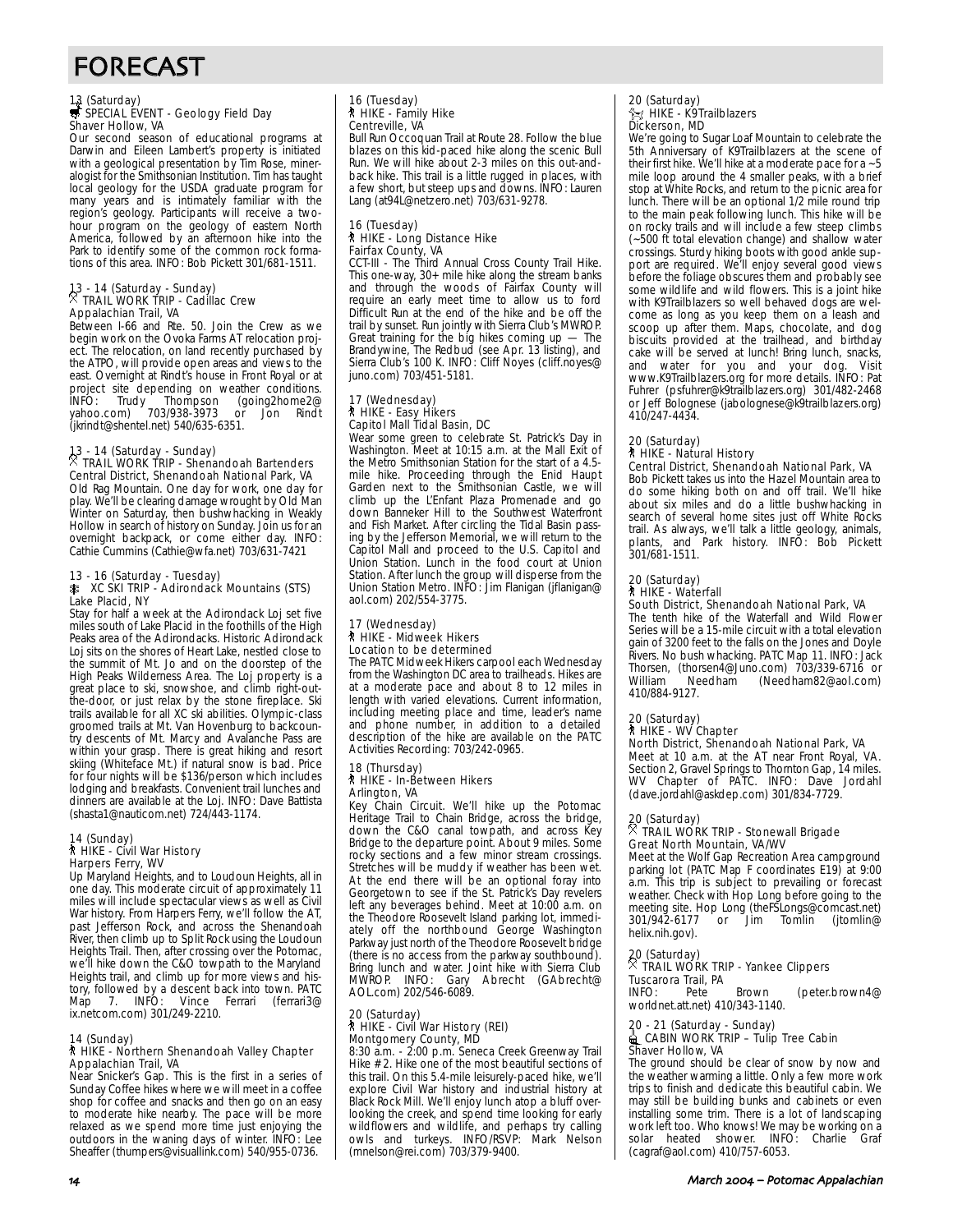

# 20 - 21 (Saturday - Sunday) . TRAIL WORK TRIP – North District Hoodlums North District, Shenandoah National Park, VA

St. Patrick's Day Celebration! Come and enjoy the Hoodlum's traditional Irish worktrip! We will dance a jig and get a jump on spring-clearing to get the trails ready for the hiking season! Overnight stay at Range View Cabin. The Hoodlums Trail Crew works on the AT and Blue-Blazed trails in the North District of SNP. We work hard and enjoy the fruits of our labor afterwards via the theme meal and good company at a facility within the park. Newcomers are always welcome. Come for the day, stay for the evening meal, camp out overnight in SNP – lots of options. Not a bad way to spend a weekend! We meet at Piney River Ranger Station, MP 22 on Skyline Drive, at 10:00 a.m. on Saturday morning. INFO/RSVP: George Walters (gjwalters@ starpower.net) 410/426-2724.

## 21 (Sunday) . TRAIL WORK TRIP - WV Chapter Frederick, MD

Meet at the Nature Center at 10:00 a.m. Gambrill State Park. WV Chapter of PATC. Continuation of ongoing trail maintenance projects on the Black<br>Locust trail. INFO: Dave Jordahl Locust trail. INFO: Dave Jordahl<br>(dave.iordahl@askdep.com) 301/834-7729: (dave.jordahl@askdep.com) 301/293-4170.

# 23 (Tuesday) ` HIKE - Family Hike Potomac, MD

Burma Road and the C & O Canal Towpath. Come on out for a 3-4 mile, kid-friendly hike along Burma Road and the C&O Canal Towpath. The trail is mostly jogging-stroller friendly except a set of stairs and one very rocky section on the towpath. We'll meet at 10:00 a.m. in the Cropley parking lot. Take 495 to the Clara Barton Parkway West. Turn left onto MacArthur Boulevard and follow it west to the Cropley parking area on the left, across the street from the Old Angler's Inn. INFO: Jennifer Chambers (jpckjkkc1@starpower.net) 301/588-1716.

#### 23 (Tuesday)

# **A** HIKE - Vigorous Hikers

Central District, Shenandoah National Park, VA Train for upcoming long hikes. Leading Ridge Trail to the AT south to Corbin Cutoff, climb Indian Run Trail to return via Crusher Ridge. 18 miles with 4,000 ft elevation gain. INFO: Chris Nolen (chrishiker@erols.com) 301/469-8931.

#### 24 (Wednesday) ` HIKE - Midweek Hikers Location to be determined

The PATC Midweek Hikers carpool each Wednesday from the Washington DC area to trailheads. Hikes are at a moderate pace and about 8 to 12 miles in length with varied elevations. Current information, including meeting place and time, leaders name and phone number, in addition to a detailed description of the hike are available on the PATC Activities Recording: 703/242-0965.

# 26 - 27 (Friday - Saturday)<br>5 SPECIAL EVENT - N. Shen Valley Chapter Retreat Massanutten Mountain, VA

The Northern Shenandoah Valley Chapter will meet for its quarterly retreat at Glass House Cabin at Massanutten Mountain. Come join our chapter for two relaxing nights in the lovely Fort Valley, far from crowds and the bustle of the city. Activities will include a pot luck dinner, at least one hike, and a lot good company. INFO: Lee Sheaffer (thumpers@visuallink.com) 540/955-0736.

#### 27 (Sunday)

#### ` HIKE - Northern Shenandoah Valley Chapter Appalachian Trail, Front Royal, VA

The Northern Shenandoah Valley Chapter will be hiking the AT in sections between Harpers Ferry and Shenandoah National Park for the next year. This is

Potomac Appalachian – March %

one in the series of hikes. In this one we will tackle some of the trail between Front Royal and Linden, VA. INFO: Lee Sheaffer (thumpers@visuallink.com) 540/955-0736.

### 27 (Saturday) ` HIKE - Shenandoah Waterfall Hike (REI) Catoctin Greenstone, VA

9:30 a.m. - 3:00 p.m. From Catoctin Greenstone to Tuscarora Sandstone, to Old Rag Granite, the rocks of Virginia's Shenandoah National Park hold a rich geologic history and create ecological differences. And tumbling over those rocks in the dark hollows of the Blue Ridge are beautiful waterfalls. Hike the trails and steep hollows of Shenandoah National Park to two of its most beautiful waterfalls: Dark Hollow and Rose River. Local photographer, Ed Neville, will provide commentary on the geology of Shenandoah and its waterfalls, as well as the natural history of the park and tips for taking great waterfall photographs. This 6-mile, circuit hike follows the Dark Hollow, Rose River Loop, Skyland-Big Meadows Horse Trail and the Rose River Fire Road and has a total elevation change of approximately 900 feet. Registration is limited and necessary. INFO: Mark Nelson, (mnelson@rei.com) 703/379-9400.

# 27 - 28 (Saturday - Sunday) . TRAIL WORK TRIP - Cadillac Crew Potomac Heritage Trail, DC

Inside Beltway. A wet year has caused erosion and chronic wet areas on the PHT. The Crew will be working with DM Bruce Glendening to improve tread conditions on this popular trail on the south bank of the Potomac River. Overnight arrangements<br>are TBD. INFO: Trudy Thompson are TBD. INFO: Trudy Thompson (going2home2@yahoo.com) 703/938-3973 or Jon Rindt (jkrindt@shentel.net) 540/635-6351.

# 28 (Sunday) . TRAIL WORK TRIP - South Mountaineers Appalachian Trail, MD

We provide trail work on Sundays now ... six Sunday trips in 2004. Why not join us? We meet at 9:00 a.m. in Frederick County. Please bring water, lunch, and gloves; expect to work into the afternoon and hike 1-4 miles. INFO: Nancy Hammond (mdtrail@yahoo.com) 301/739-0442.

#### 29 & 3 - 4 (Monday, Saturday - Sunday) CLASS - Leave No Trace PATC Headquarters and SNP, VA

This fun Leave No Trace (LNT) Trainers Course will be held in two parts. The classroom instruction (introduction and planning) will be held Monday evening 7:15 p.m. - 9:45 p.m. The field experience will be a backpacking trip in the SNP. Instructors will be LNT Masters from Trail Patrol. The goal will be to enhance LNT skills and ethics and to gain confidence in teaching LNT to others. Pre-registration required, space is limited. Fee: \$30. See ad on page 6. INFO: Anniell Miller (amill1@yahoo.com) 703/250-8113 (before 11:00 p.m).

#### 30 (Tuesday) ` HIKE - Family Hike

Oakton, VA

Meadowlark Gardens Regional Park. Come enjoy the Spring weather at this beautiful park. We'll hike about 3 miles on stroller-friendly trails. There is a fun spiral trail to the top of a small hill and several gazebos and fountains. We will have lunch under their picnic trellis just outside the park. INFO: Lauren Lang (at94L@netzero.net) 703/631-9278.

#### 30 (Tuesday) ` HIKE - Vigorous Hikers

Central District, Shenandoah National Park, VA From Meadows Cabin parking area climb to Doubletop for views, scramble up the rocks and descend to the Rapidan to tour reopened Hoover Camp. Then climb Mill Prong Trail to AT to enjoy Dark Hollow Falls, returning via Stony Mountain Trail, 16 miles, 4000 foot climb. INFO: Chris Nolen (chrishiker@erols.com) 301/469-8931.

## 30 (Tuesday)

 $\mathbf{E}$  MEETING - Shenandoah Mountain Rescue Group (Business meeting), 7:30 p.m.

#### 31 (Wednesday) ` HIKE - Easy Hikers

#### Germantown, MD

10:15 a.m. Schaeffer Farm. Directions: 270 N to Clopper Rd. W (aka RT 117). Go past the intersection with RT 118. Next left on Schaeffer Road. Go about 2.5 miles, going straight through the circle, to a left at the sharp right bend in Schaeffer Road. Signs for Grey Rock Ranch and Organic Composting mark the entrance. Take the left fork of the driveway which leads to the trail (and trailer) parking area. Description: A rolling woodland hike of about 4 miles. Bring a light snack, such as a banana. We will have lunch after the hike at the King China Buffet. INFO: Margaret Chapman (home) 301/977-8988 M, Tu. and Th. 301/869-9291.

#### 31 (Wednesday)

#### ` HIKE - Midweek Hikers Location to be determined

The PATC Midweek Hikers carpool each Wednesday from the Washington DC area to trailheads. Hikes are at a moderate pace and about 8 to 12 miles in length with varied elevations. Current information, including meeting place and time, leader's name and phone number, in addition to a detailed description of the hike are available on the PATC Activities Recording: 703/242-0965.

# APRIL

#### 1 (Thursday) DEADLINE - (No Foolin'!)

January Potomac Appalachian Material due to editors by 5:00 p.m.

### All items for the next issue of the newsletter due. Send Forecast events to PA-Forecast@patc.net and all other articles to the editor at

lindashannonb@mac.com. NOTE: Do not send photos or articles to headquarters. E-mail for address.

#### 3 (Saturday) ` HIKE - Pre-Park History

Central District, Shenandoah National Park, VA Jack Reeder once again leads us to a secret location within the park for a look at life as it was before the park existed. INFO: Betsy Fowler (efowler@shentel.net) or (betsy.fowler@ngc.com) 703/356-8336 or 540/933-6136.

## 3 (Saturday) . TRAIL WORK TRIP - South Mountaineers Appalachian Trail, MD

The South Mountaineers Trail Crew has been working on the Appalachian and Catoctin Trails in Maryland since 1993. We are always happy to see new faces. Please bring lunch, water, and gloves and meet us near Frederick, MD at 9:00 a.m. (call or e-mail for specific directions.) Expect to work into the afternoon and hike from one to four miles. INFO: Nancy Hammond (mdtrail@yahoo.com) 301/739-0442.

#### 3 - 4 (Saturday - Sunday) **● CABIN WORK TRIP - Tulip Tree Cabin** Shaver Hollow, VA

The crew is rushing now to finish by the May 30 deadline. Don' t miss your chance to take part in finishing this Historic endeavor. The opportunity to participate in the construction of a rustic log house, built from the ground up using indigenous materials and primitive hand tools. This just might never happen again. INFO: Charlie Graf (cagraf@aol.com) 410/757-6053.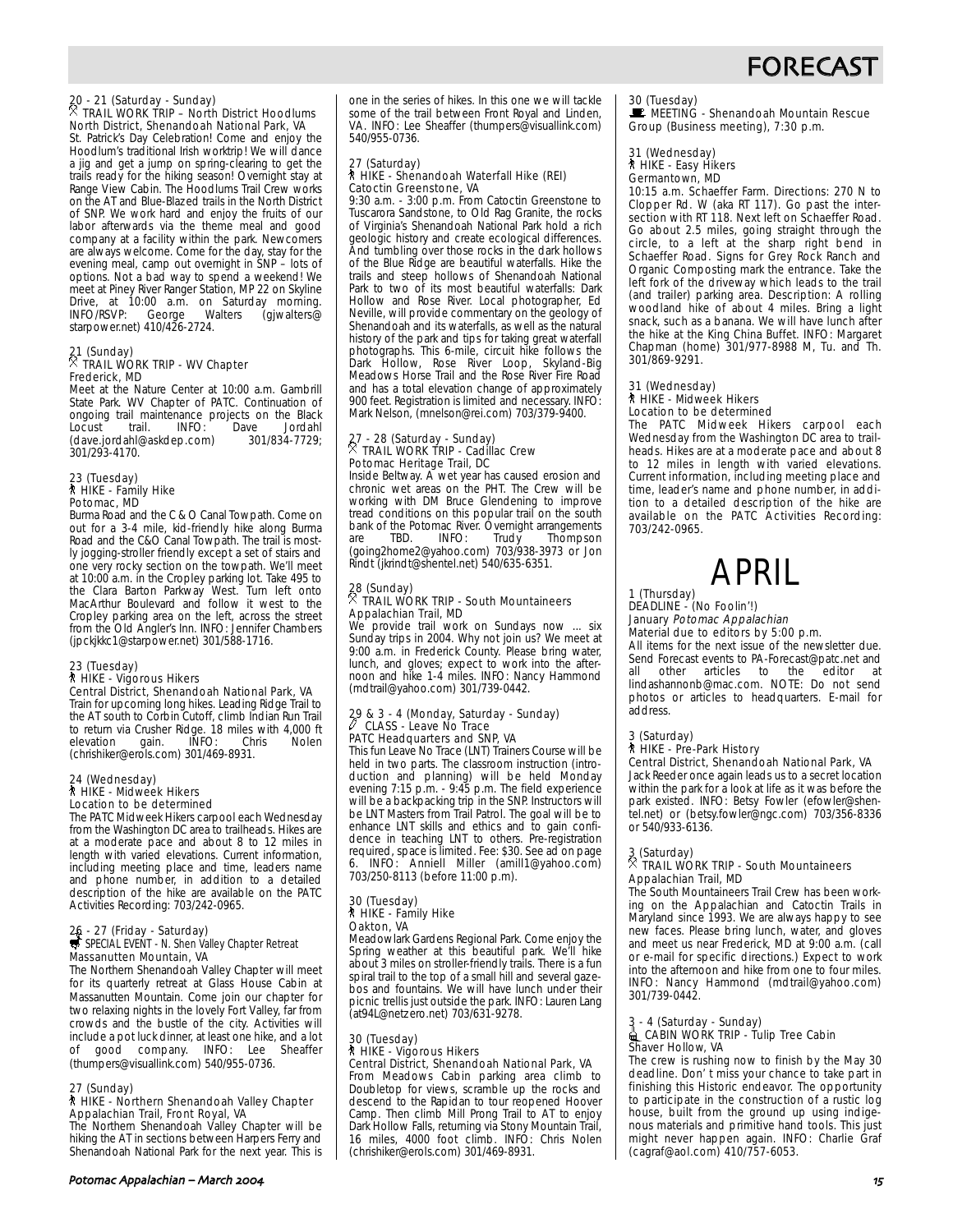# FORECAST

# 6 (Tuesday) ` HIKE - Vigorous Hikers

# George Washington National Forest, VA

Great North Mountain. Climb for views from Half Moon Lookout then on to White Rock Lookout returning on the Old Mail Path. About 13 miles and 3000 ft. climb. INFO: Chris Nolen (chrishiker@erols.com) 301/469-8931.

#### 6 (Tuesday)  $\mathbf{\mathbf{\mathbf{\mathbb{E}}}}$  MEETING - Trail Patrol, 7:30 p.m.

#### 7 (Wednesday)  $\mathbf{\dot{E}}$  MEETING - New Members (PATC), 7:30 p.m.

7 (Wednesday) ` HIKE - Easy Hikers Rock Creek Park, DC

An easy to moderate, approximately 4.5 mile, variable terrain loop hike in the northern section of Rock Creek Park in DC. Meet at 10:15 a.m. at the Nature Center parking lot off Glover Road in Rock Creek Park. Bring lunch and water. Hiking boots strongly recommended. No pets. INFO: Alec McRae (admcrae@erols.com) 202/686-1788.

#### 10 (Saturday) ` HIKE - Natural History and Wildflowers Turkey Run Park, VA

Come celebrate the annual rite of spring as Bob Pickett takes his traditional five-mile hike along the Potomac Heritage Trail starting at the American Legion Bridge and turns upstream along the fabulous Turkey Run tributary. More than thirty native wildflowers are routinely found in bloom, including trillium, Virginia bluebells, dwarf ginseng, wild ginger, twinleaf, trout lily, and many more. Snakes, birds, geology, and the beauty of springtime add to the special nature of this favorite hike. Stream crossings (rock-hopping) and some muddy conditions can be expected. INFO: Bob Pickett 301/681-1511.

#### April 12, (Monday) CLASS - Backpacking 101 - Intro Night Vienna,VA

7:30 p.m. - 9:30 p.m. The BP101 class provides those persons, 18 years and older, who have moderate or no backpacking experience with the opportunity to expand their enjoyment of the outdoors through the practice of backpacking. The class provides basic instruction in equipment selection and use; information and techniques to enhance safety and comfort; and Leave No Trace methods to protect our fragile backcountry environment. It also provides more experienced backpackers an opportunity to hone or renew their skills, and adapt their backpacking techniques to the Leave No Trace wilderness ethic. After classroom instruction the class will take their new skills out in the field. Instructional Weekend: April 12 – 13. Backpacking trip: May 3 – 4 accompanied by experienced backpacking instructors. Fee: \$60.00 for PATC Members; \$75.00 for non-members. INFO: John Browne (back2\_packing@cox.net) 703/425-5645 or see ad page 6.

#### 13 (Tuesday) ` HIKE - Long Distance Hike Maurertown, VA

REDBUD-II. The Second Annual Dogwood Memorial Hike. This hike on the Tuscarora Trail follows the Big Blue Trail route of PATC's 4th, 5th, and 6th long distance Dogwood hikes of a dozen years ago. On this 30+ mile, self-supported reprise we will hike west beginning off Rt 11 south of Strausburg and then north through the mountains generally following the VA/WVA border to Hawk Campground (just north of RT 55). INFO: Cliff Noyes (cliff.noyes@juno.com) 703/451-5181 or Chris Nolen (chrishiker@ erols.com) 301/469-8931.

13 (Tuesday)

MEETING - PATC Council, 7:00 p.m.

# 14 (Wednesday)

MEETING - Mountaineering Section, 8:00 p.m.

14 (Wednesday)<br>█ MEETING - West Virginia Chapter, 7:00 p.m. Highacre Cabin, Harpers Ferry, VA

#### 14 (Wednesday) ` HIKE - Easy Hikers National Arboretum, DC

The Easy Hikers will hike about 4 easy miles through the Arboretum. Meet at 10:15 a.m. on the main parking lot immediately inside the R Street entrance. Bring lunch and water. Directions: Take Baltimore-Washington Parkway south from the Beltway. At split with I-295, bear right on New York Avenue toward Washington. Continue 2 miles to Bladensburg Road at a major intersection. Turn left and go .4 miles on Bladensburg Road to R Street, NE. Turn left on R Street .3 miles to the park entrance. INFO: Gary Abrecht (Gabrecht@AOL.com) 202/546-6089.

#### 15 (Thursday) ` HIKE - In-Between Hikers Great Falls, VA

A scenic 10 miles over variable terrain at a moderate/fast pace. Five mile option. Meet in lot in front of Park Visitor Center. Entrance fee, \$5.00 per vehicle or pass. Bring lunch/water. No pets. Joint hike with Sierra Club MWROP. From I-495, exit 44 West on Georgetown Pike for 4 miles to Old Dominion Drive. Turn right to Park entrance. Starts at 10:00 a.m. Info: Nena Ewing 301/652-9147 or Henri Comeau (henricomeau@aol.com).

#### 17 (Saturday) ` HIKE - The Hidden Waterfalls of SNP Central District, Shenandoah National Park, VA

This is hike number 6 of the series. Rose River. Envision roses blooming as we ascend Rose River to view these beautiful falls. Hurry before the copperheads and stinging nettles announce the beginning of summer. This will end our series for this season, but we hope to recommence in the fall. This hike is approximately 10 miles with a 1500 foot elevation gain/loss. This series utilizes PATC Map 10. Experienced hikers only. Strenuous. INFO: Susan Bly (sbly@shepherd.edu) 304/876-5177 (day) or 304/258-3319 (7:00 p.m. - 9:00 p.m.).

#### 17 (Saturday) . TRAIL WORK TRIP - Stonewall Brigade Great North Mountain, VA/WV

Meet at the Wolf Gap Recreation Area campground parking lot (PATC Map F coordinates E19) at 9:00 a.m. This trip is subject to prevailing or forecast weather. Check with Hop Long before going to the meeting site. Hop Long (the FSLongs@comcast.net)<br>301/942-6177 or Jim Tomlin (jtomlin@ 301 - Jim Tomlin helix.nih.gov).

# 17 (Saturday) . TRAIL WORK TRIP - South Mountaineers Appalachian Trail, MD

Another great event in MD, moving rocks and dirt around and being happy it wasn't your lawn! We meet at 9:00 a.m. in Frederick County. Bring lunch, water, and gloves; expect to hike 1-4 miles and water, and giores, expect to their (mdtrail@yahoo.com) 301/739-0442.

#### 17 - 18 (Saturday - Sunday)  $\triangleq$  CABIN WORK TRIP - Tulip Tree Cabin Shaver Hollow, VA

The crew is rushing now to finish by the May 30 deadline. Don' t miss your chance to take part in finishing this Historic endeavor. The opportunity to participate in the construction of a rustic log house, built from the ground up using indigenous materials and primitive hand tools. May never happen again. INFO: Charlie Graf (cagraf@aol.com) 410/757-6053.

#### - 18, (Saturday - Sunday) CLASS - Backpacking 101 Prince William Forest Park, Triangle,VA

This instructional weekend follows the introductory night (see April 12 event listing). The BP101 Introductory Backpacking Course provides those persons, 18 years and older, who have moderate or no backpacking experience with the opportunity to expand their enjoyment of the outdoors through the practice of backpacking. The students will then use their new skills on an overnight backpacking trip May 1 - 2 accompanied by experienced backpacking instructors. INFO: John Browne (back2\_ packing@cox.net) 703/425-5645 or see ad page 6.

#### - 18 (Saturday - Sunday) a CLASS - Primitive Tools Workshop Blackburn Trail Center, VA

PATC will be holding a primitive tools workshop to familiarize overseers with proper crosscut saw and ax techniques. Learn how to safely clear a blowdown with hand tools, when and how to use a wedge, swing an ax, and perform a single underbuck. The workshop will include classroom discussion and field exercises using various tools. Note that this is a workshop only and will not result in a certification. Cost is \$20.00 to cover course materials, Saturday dinner, and Sunday breakfast. Blackburn will be open to anyone wishing to arrive the Friday night before the class. INFO: Dan Dueweke (danjan3@cox.net) 703/266-3248.

#### 18 (Sunday)

#### ` HIKE - Green Ridge State Forest-Town Hill Flintstone, MD

Join us for this real out-of-towner on a circuit hike that will take us to the summit of Town Hill, the highest point in the Green Ridge State Forest. We'll carpool to the trailhead for this moderate 8.9-mile circuit, with a total elevation gain of a little over 1000 feet. You'll see spectacular views of three states, and even of Town Hill itself. Beware, there are several stream crossings. USGS Quads: Paw Paw, WVa-Md, Oldtown, Md-WVa. INFO: Vince Ferrari (ferrari3@ix.netcom.com) 301/249-2210.

# 20 (Tuesday) ` HIKE - Vigorous Hikers

George Washington National Forest, VA Camp Roosevelt. Enjoy Kennedy Peak, loop back on

Stephen's Trail to Duncan Knob rock scramble; 15 miles and 3300 ft climb. INFO: Chris Nolen (chrishiker@erols.com) 301/469-8931.

## 24 (Saturday) . TRAIL WORK TRIP - South Mountaineers Appalachian Trail, MD

Another good day of getting dirty and being happy it wasn't your lawn! Newcomers welcomed. We meet at 9:00 a.m. in Frederick County. Bring lunch, water and gloves; expect to hike 1-4 miles and work into the afternoon. INFO: Nancy Hammond (mdtrail@yahoo.com) 301/739-0442.

# 24 - 25 (Saturday - Sunday) . TRAIL WORK TRIP - Shenandoah Bartenders

# Central District, Shenandoah National Park, VA

Old Rag Mountain. We need volunteers to help get this popular hiking trail in tip top shape. No experience necessary. We'll teach you how erosion is minimized on a trail that sees thousands of people every year. Come for just a day or enjoy a primitive backpack camp with experienced hikers. INFO: Cathie Cummins (Cathie@wfa.net) 703/631-7421

# 27 (Tuesday) ` HIKE - Vigorous Hikers

Central District, Shenandoah National Park, VA Follow the Hazel River, circle Hazel Mountain to descend Hannah Run, returning on the Hot-Short and Sam's Ridge Trails. Then rest up for the 100K on Saturday. About 13 miles and 3000 foot climb. INFO: Chris Nolen (chrishiker@erols.com) 301/469-8931.

### 27 (Tuesday)

WEETING - Shenandoah Mountain Rescue Group (Business meeting), 7:30 p.m. ❏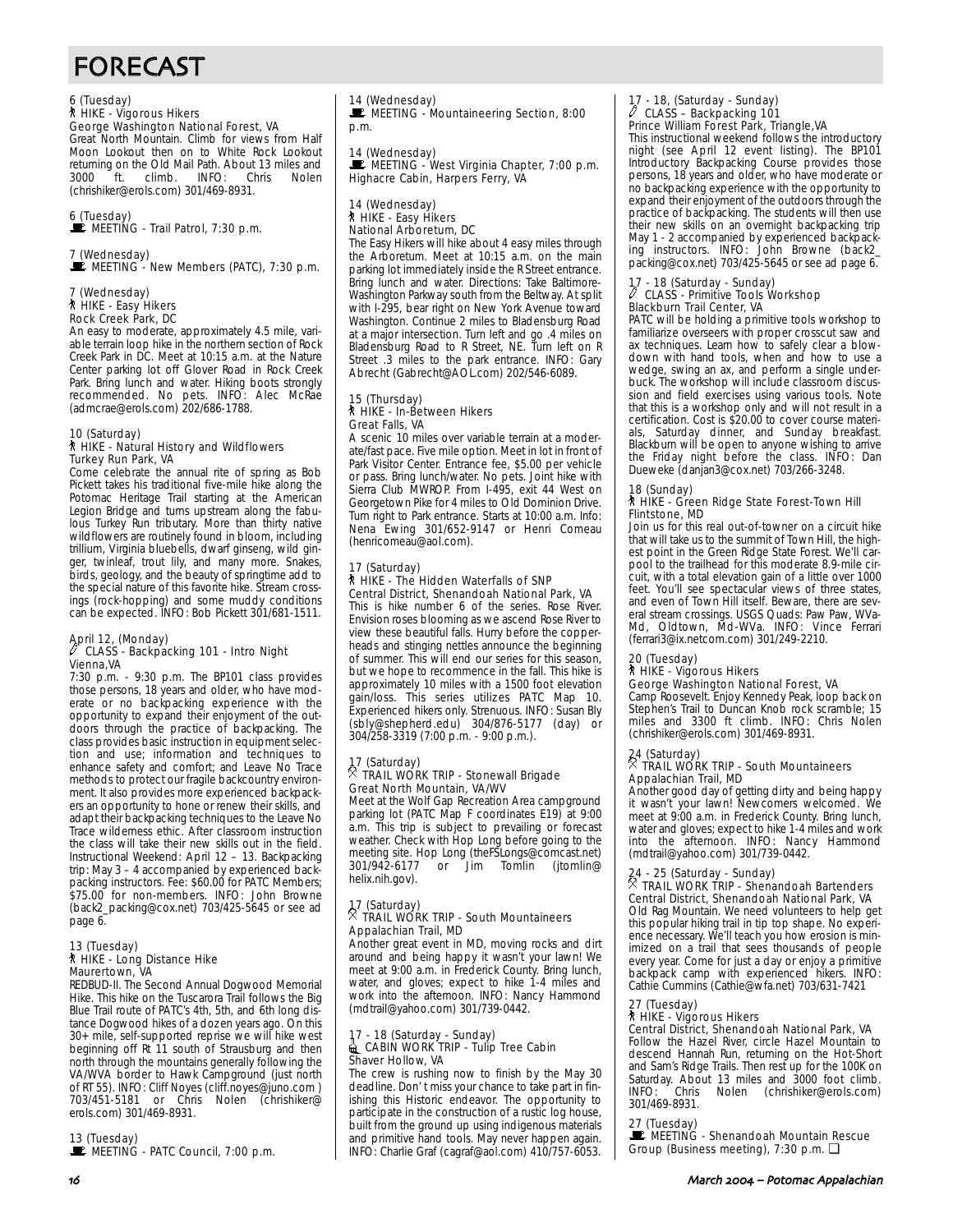### **NEW NOTICES**

CAMP TRAILS BACKPACK. Barely used, approx 3500 cubic inches, with external frame, six large outside pockets. Just the thing for extended trips ... room for all your gear. Great value. \$35 obo. 703/368-1952 (jtmoore20112@comcast.net).

FOUND IN MID-DECEMBER AT HIGHACRE, possible gifts to someone were found in two plain brown handled bags. Please contact Pat at PATC at 703/242-0693, Ext. 17 during the day.

FOUND AT MUTTON TOP CABIN in early December, boots and glasses. Contact Ballard Troy at 301/864-3878.

#### LAND MANAGEMENT OPPORTUNITIES

The Land Management Committee is looking for volunteers with various skills to help out on several important projects. We are hoping to find members with the following professional skills that they can apply at PATC.

**GIS Specialist** - Help start and develop the clubs GIS capabilities.

Forester - Assist committee in developing Forestry Plans for club lands. We have a process and existing leadership but have a lot of land to cover.

Surveyor - Assist committee members in identifying boundaries on our existing properties. Assist in purchasing of new properties identified for cabins and trail protection.

Land Appraiser - Assist the club in determining values of potential land purchases and conservation easements. Efforts are targeted in the VA, PA, MD and WV areas.

If you're interested in helping out in any of the above areas please contact Chris Mangold at csm5749@yahoo.com.

### **LOST AND FOUND**

FOUND - LEKI WALKING STICK - November 11, 2003 at intersection of U.S. 17 and VA 688, near Sky Meadows State Park. Contact Richard Stromberg (arbiess@rmaonline.net) 540/631-0212.

FOUND ON NOVEMBER 14-15 worktrip at Hermitage Cabin: Large jacket, T-shirt, and ditty bag. Contact Bob Oliver, 301/474-6548.

### **HIKING PARTNERS**

HIKER WANTED for May 2004 day-hike in the Grand Canyon - from North Rim to South Rim. I have hiked solo in the Canyon for several years including day hikes from South Rim to Phantom Ranch and back. If interested, I can provide more info. Please contact Rama at 301/365-7326.

### **FOR SALE**

FORD 250 SUPERVAN Custom Conversion Camper for sale. All its 115,000 miles have been on longdistance trips. 5.8 liter V-8 engine with 4 speed/overdrive gives 16 mpg on the highway and has ample power for mountain travel. Want to sell because my wife's handicap and I want to get a passenger vehicle for shuttling hikers. Available for trial use before April in VA. References offered. If interested, contact Dave and Julia Appel (jsappel@netnet.net) or 715/253-2687.

### **HELP WANTED**

**REQUEST FOR VOLUNTEERS:** Trail Crew Maintenance, DC-Based. Want some trail maintenance experience and exercise, but still sleep in your own bed? Is Shenandoah National Park just too

## VOLUNTEER OPPORTUNITIES

SALES COMMITTEE VACANCY: A person with experience in Sales and Marketing is sought to serve as chairman of the Sales Committee that oversees the pricing of products and services including maps, publications, resale items, and cabin rentals, and, in collaboration with other appropriate committees, recommends cost-effective changes in procedures. Interested people should send a resume to Wilson Riley, Director of Administration, at wriley@patc.net or fax it to 703/242-0968.

DAYTIME AND EVENING CABIN RESERVATIONISTS NEEDED: Openings are available to any individual who can give attention to detail, work independently, and work under pressure some seasons of the year. Daytime volunteers are needed on Thursday afternoon between 12 noon and 2 p.m. Evening volunteers are needed to take one or two nights per month. We Need You Now! Call Pat Fankhauser for interview at 703/242-0693 or e-mail, pfankhauser@patc.net.

WE NEED SOMEONE TO HELP POUR PAINT for trails and corridor workers. Contact Heidi Forrest (hforrest@patc.net) 703/242-0315 x12.

DO YOU HAVE A KNACK FOR HANGING TOOLS? We could use your help in the HQ Tool Room. Contact Liles Creighton (lcrei@aol.com) 410/573-0067.

# **DONATIONS WANTED**

LAPTOP AND COMPUTER PROJECTOR NEED-ED: PATC HQ needs a laptop computer and computer projector for presentations at conferences, meetings, and community gatherings. Projection at 1024 X 768 desired. If you work for a corporation which might make such a donation, contact Wilson Riley (wriley@patc.net).

# NOT INTERESTED IN WORKING IN THE GREAT OUTDOORS?

It takes a lot more than trail workers to keep the club going! INFO: Wilson Riley, Wriley@patc.net or 703/242-0693, ext.11.

SALES OFFICE NEEDS VOLUNTEERS please contact the Sales Coordinator, Maureen Estes, by either calling headquarters at 703/242-0693, ext. 19, or by e-mail at mestes@ patc.net.

NEEDED: PEOPLE to help plan and conduct our club events. If you are willing, please contact Susan Nelson, Supervisor of Membership (snelson@patc.net) 703/243-7867, or Pat Fankhauser at Club headquarters - 703/242- 0693, Ext. 17, pfankhauser@patc.net.

far a drive? I've got all these problems and will try to fill a need by building a local-based trail crew. The Potomac River Trail Crew will work one day a month, mostly just 9 a.m. to 1 p.m. The crew would begin its focus on the Potomac Heritage Trail on the VA side of the river, but the crew could also help in Rock Creek and Great Falls; both MD and VA sides. Any takers? INFO: Bruce Glendening (bglendening@yahoo.com) 703/532-9093 (night).

**C&O CANAL NATIONAL HISTORICAL PARK** is seeking volunteers for the Williamsport Visitor Center. The positions involve staffing the visitor center and bookstore, and can include informal interpretation. We are looking for people who can volunteer as part of a regular schedule. INFO: Gloria Updyke (Gloria\_Updyke@nps.gov) 301/582-0813.

CALLING ALL LAWYERS, ACCOUNTANTS AND TAX ATTORNEYS. Virginia has enacted a new law that permits donors of conservation easements to sell the tax credit and reap a substantial cash infusion. PATC owns property in Virginia that would be eligible for such a rebate. The club needs you to help write the proposals that would help the club save thousands of dollars. Contact: Phil Paschall (bettycox@erols.com), 540/882-3027. But hurry – before the state changes its mind.

## **CONSERVATION OPPORTUNITIES**

DO YOU WANT TO BE A LANDOWNER along the AT? Are you in a position to become a Conservation Buyer through the Appalachian Trail Conference Land Trust? Our program matches conservation buyers with people who are selling land along the AT. You locate your home or cabin out of sight from the Trail. All we ask is that you donate a conservation easement on the rest of the property. A conservation easement "runs with the land;" that is, no present or future owner can develop it! AND, because an easement is an irrevocable gift of a property right, you get a nice income tax deduction equal to the value of the easement. Contact Bob Williams, Director of Land Trust Programs, at bwilliams@appalachiantrail.org, or at 304/535-6331, or write to P.O. Box 807, Harpers Ferry, WV 25425.

### **TRAIL OVERSEER OPPORTUNITIES**

PATC OVERSEERS GET DISCOUNTS from the following merchants who support our volunteer programs: Blue Ridge Mountain Sports (Charlottesville, Tidewater) – 20%, Hudson Trail Outfitters (Metro DC) – 15%, The Trail House (Frederick, Md.) – 15%, Casual Adventures (Arlington, Va.) – 10%, Campmor (mail order via PATC HQ) – 10%, and Weasel Creek Outfitters in Front Royal – 10%. Check the back page of the PA for the latest trail, cabin, and shelter overseer opportunities. All PATC members receive a 10% discount from Blue Ridge Mountain Sports. Be sure to have your membership ID or overseer ID ready when you shop.

Notices are published free of charge for PATC members only. PATC cannot vouch for any of the advertised items. No commercial advertisement or personal notices unrelated to hiking will be accepted. Deadline for inclusion is the first day of the month preceding issuance of the newsletter. Notices will be run for 3 months, at the discretion of the editor, unless we are otherwise advised. ❏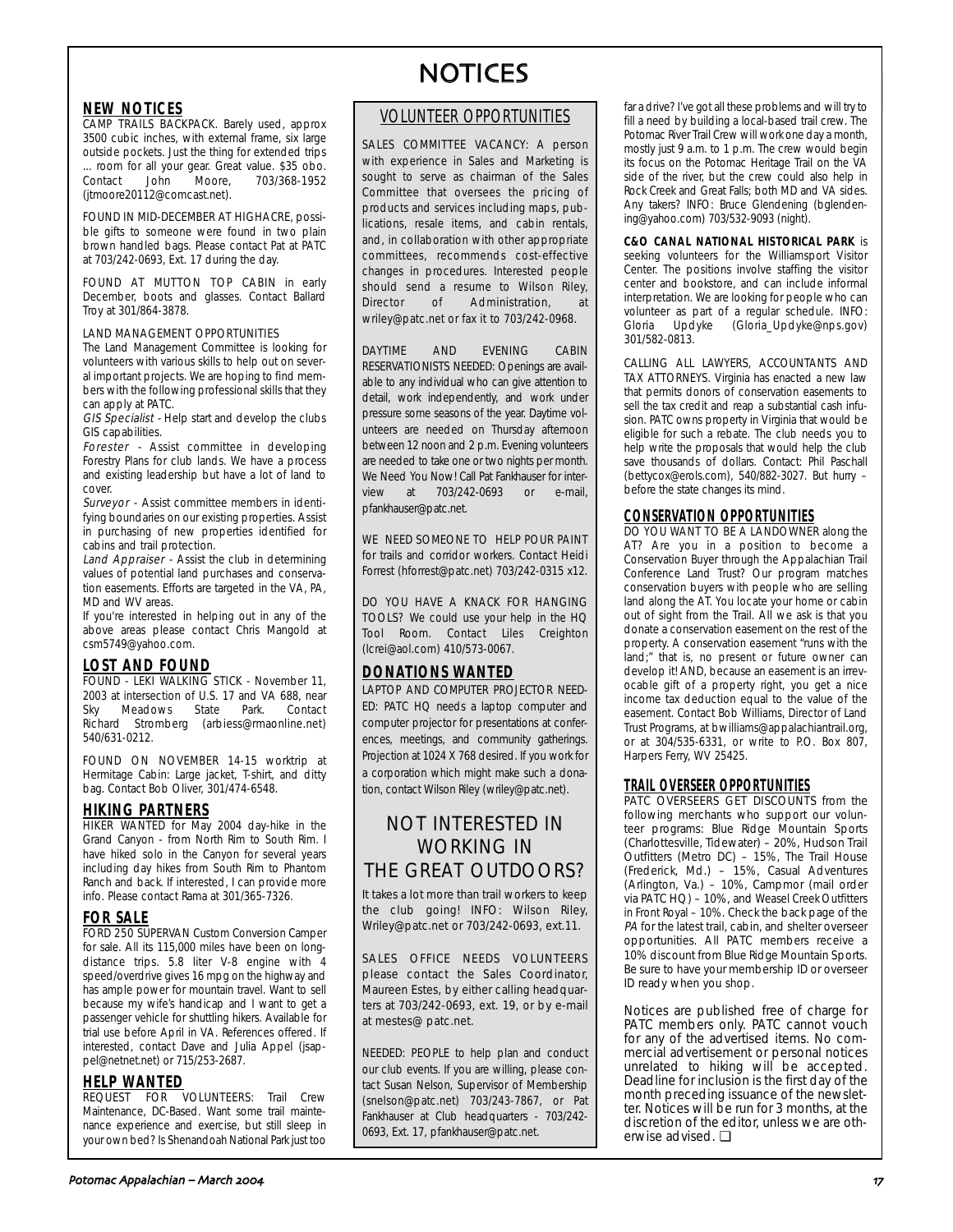# TRAILHEAD

 ${\bf A}$  few warm days in early January gave way to snow, ice, and some<br>brutal cold weather later in the month, reducing trail activity to a crawl. Access to some trails has been difficult, and even doing minor work on frozen tread is impossible. Recalling the President's Day snowstorm in February last year reminds us the worst may be yet to come. But spring is around the corner and all good overseers and DMs have used this time at home to plan all kinds of exciting projects for the new season.

# **AT In SNP South District**

Dennis DeSilvey, DM for the district, reports the big news is the planning for the relocation of the AT near Simmons Gap. Isabel left about 200 feet of the trail impassable, and even after a noble cutting and clearing operation, the AT twists and turns around large rootballs and broken trail. Shawn Green of the Park Service has drawn up a relocation that will take the AT lower on the slope and require only about 90 feet of new trail cutting. They will be scouting this section with the overseer in the near future but it looks like a major work project for the spring. The new section is on a 40-degree slope so the trail will need to be cut in. Dennis cannot thank those enough who worked so hard to reopen the trail in the southern district, where there were some of the largest and most interesting blowdowns he had ever seen, even comparing to some in the White Mountains in his early days of trail work.



Cadillac Crewmembers assist Chris Brunton (in tree) to set up a line to control felling of a tree threatening the Carriage House at Blackburn.



Members of Cadillac Crew have a view of Potomac River while raking leaves at Highacre.

# **Annual SNP/PATC Trails Meeting**

Liles Creighton, PATC SOT, and Steve Bair, SNP backcountry manager, led their respective organizations in discussions of last year's progress and plans for the coming year at PATC Headquarters on Jan. 24. Some of the discussion items that may be of interest to the trails community include the following:

■ SNP is installing a more secure lock system for its gated access to the drive and administrative areas. Keep your old keys for now. New keys will be provided to PATC for distribution to those who need them.

■ Tuscarora Trail at the park boundary is now closed by the new owner. Steve Bair said the park was unaware of the closure but will research the issue.

■ Use of power equipment on wilderness trails in SNP is decided on a case-by-case basis. A more detailed statement of policy will be provided to SNP DMs and crew leaders by SOT.

# **Removal of SNP Low-Use Trail Blowdowns Delayed Until Spring**

Mal Fordham reported the Ridge Runner Program in SNP worked better in 2003 than in the previous two or three years. Mal reminded the group that the primary purpose of Ridge Runners and Trail Patrol is to help hikers, not to assess trail conditions. But, reports on trail conditions are useful to DMs and the SOT. So those wanting coverage of particular trails should ask the Trail Patrol.

Karen Lutz, ATC Mid-Atlantic Office, reports volunteers will not be qualified as chainsaw operator instructors because ATC liability insur-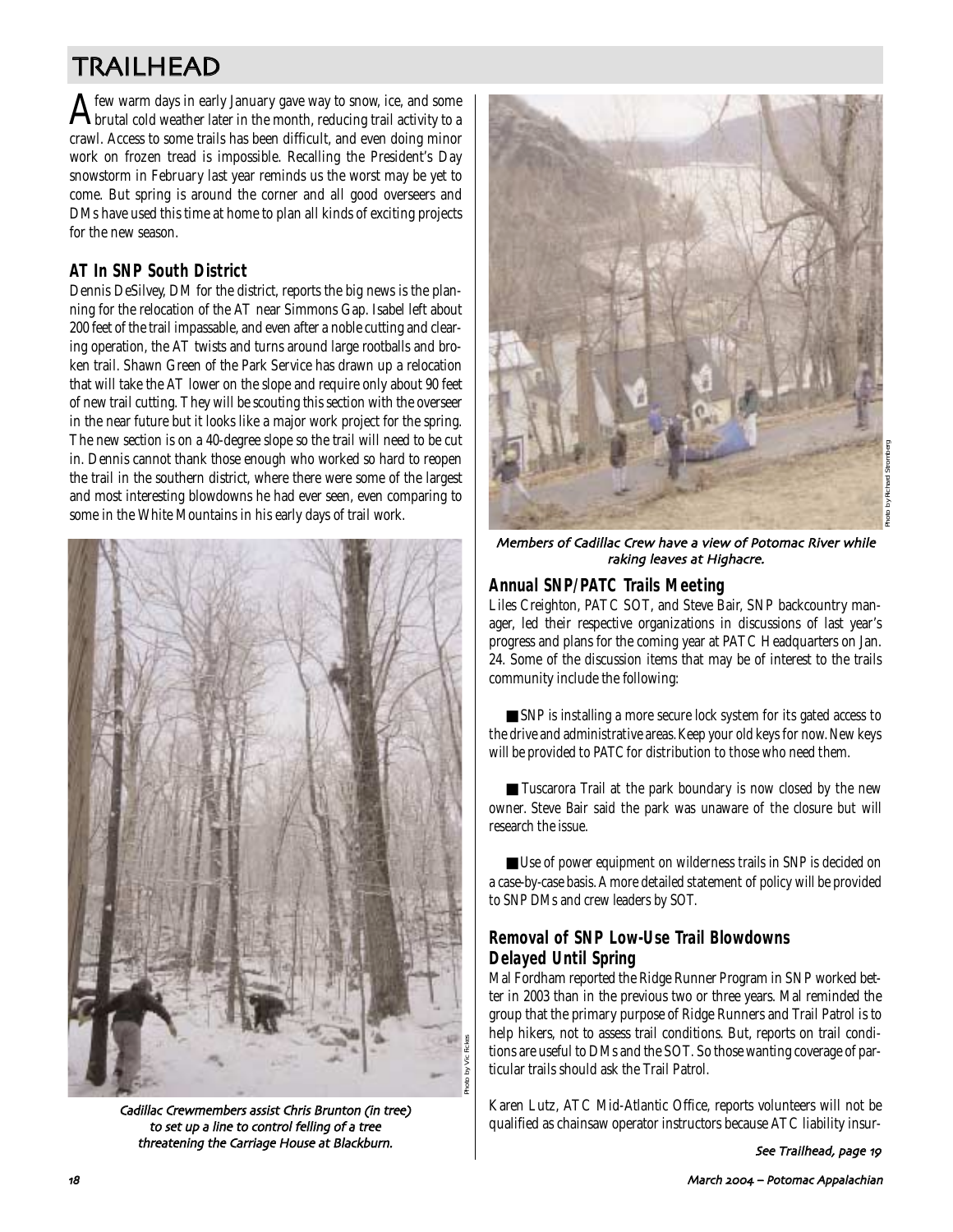### Trailhead, from page 18

ers refuse to issue liability insurance to other than professionals. ATC has contracted with two professionals and is now seeking others.

Chainsaw operators must be certified under a new curriculum per the 2003 MOU among Forest Service, Park Service, and ATC. Last year's classes taught by SNP and ATC (in Pennsylvania) were the first group to be so certified. As old certifications are up, the new class must be attended. SNP is considering teaching two classes, one in the park (currently scheduled for April 24-25) and one farther north. There will be room for 15-18 participants per class. All PATC chainsaw operators, except those working in the National Forest, will be trained by SNP personnel. The first re-certification class should be in 2006; how that will be done has yet to be determined.

ATC and SNP will not conduct crosscut saw certification training. But, PATC will conduct Primitive Tools Workshops. Steve Bair will ask that PATC training enable protection under VIP for crosscut saw operators in the park. Dan Dueweke has scheduled the first workshop for April 17-18 at Blackburn.

SNP future budget for trails is uncertain and may result in the loss of trail personnel. SNP may need PATC co-overseers to help on blueblazed trails that SNP maintains.

SNP reported a number of trail projects were held up due to lack of an archeologist to complete compliance reviews. Steve Bair reports that Don Owens from the AT Park Office has agreed to do the assessments – good news.

"What's a Trail Crew" brochure, done by Don White, won an award from the Society for Technical Communication. Nice brochure.

SNP/PATC 2004 summer crew weeks remain as previously scheduled - three each in May and August.

# **Trailhead Parking Lot Closed**

AT access parking south of Linden, Va., off Rte. 638 has been closed. Repeated problems over the past few years involving vandalism, drinking, drugs, and the increased dumping of trash have made it necessary to close the parking lot. Trailhead parking nearby off Rte. 725 is an alternative.

# **No Longer a Threat**

It was dead quiet, a small cracking sound, then the command "keep cranking Jack," a loud cracking noise, and then the crashing thud as the oak hit the ground. Cheers arose as the oak landed as planned, missing the recently remodeled Carriage House. So began the Cadillac Crew work trip on Jan. 24 at Blackburn Trail Center. Chris Brunton, Blackburn's manager, had asked the crew to help remove a large, recently dead oak that was threatening the Carriage House. The



felling cut was expertly done by Bobby Lowery – best let a professional do that while the crew rigged a grip hoist line to help control the fall. With four saws humming away in harmony, the oak was quickly reduced to next year's firewood and the blocked trail to the privy cleared. What was predicted to be a reasonable January day with a high of 38 degrees turned out to be snowy with a high reaching only in the low 20s. But a little snow and cold weather didn't deter the crew so with that job finished, additional firewood was cut, collected, and hauled to the storage area as winter reserves were getting low. Got to keep Caretakers Bill, Sarah, and two-year-old Kai warm for the rest of winter. Especially since they have volunteered to stay for another year, making Chris and those who use Blackburn extremely happy.

Led by Chris, the crew finished the day with a toast to Ruth Blackburn, who recently passed away. The Trail Center is named for Ruth and her husband Fred for their many years of service to PATC.

Please send any interesting tale, technical advice, individual or group accomplishments, and trail maintenance questions to Trailhead, c/o Jon Rindt, 621 Skyline Forest Drive, Front Royal, VA 22630 or to jkrindt@shentel.net. ❏

POTOMAC APPALACHIAN (UPS-440-280) ©2004, Potomac Appalachian Trail Club, Inc. Published monthly by the Potomac Appalachian Trail Club, 118 Park Street, S.E., Vienna, VA 22180.

Periodical class postage paid at Vienna, VA. Postmaster: send address changes to: Potomac Appalachian Trail Club, 118 Park Street, S.E., Vienna, VA

22180

Subscription: (Free with PATC membership) \$6.00 annually; \$.70 single copies.

Potomac Appalachian – March %